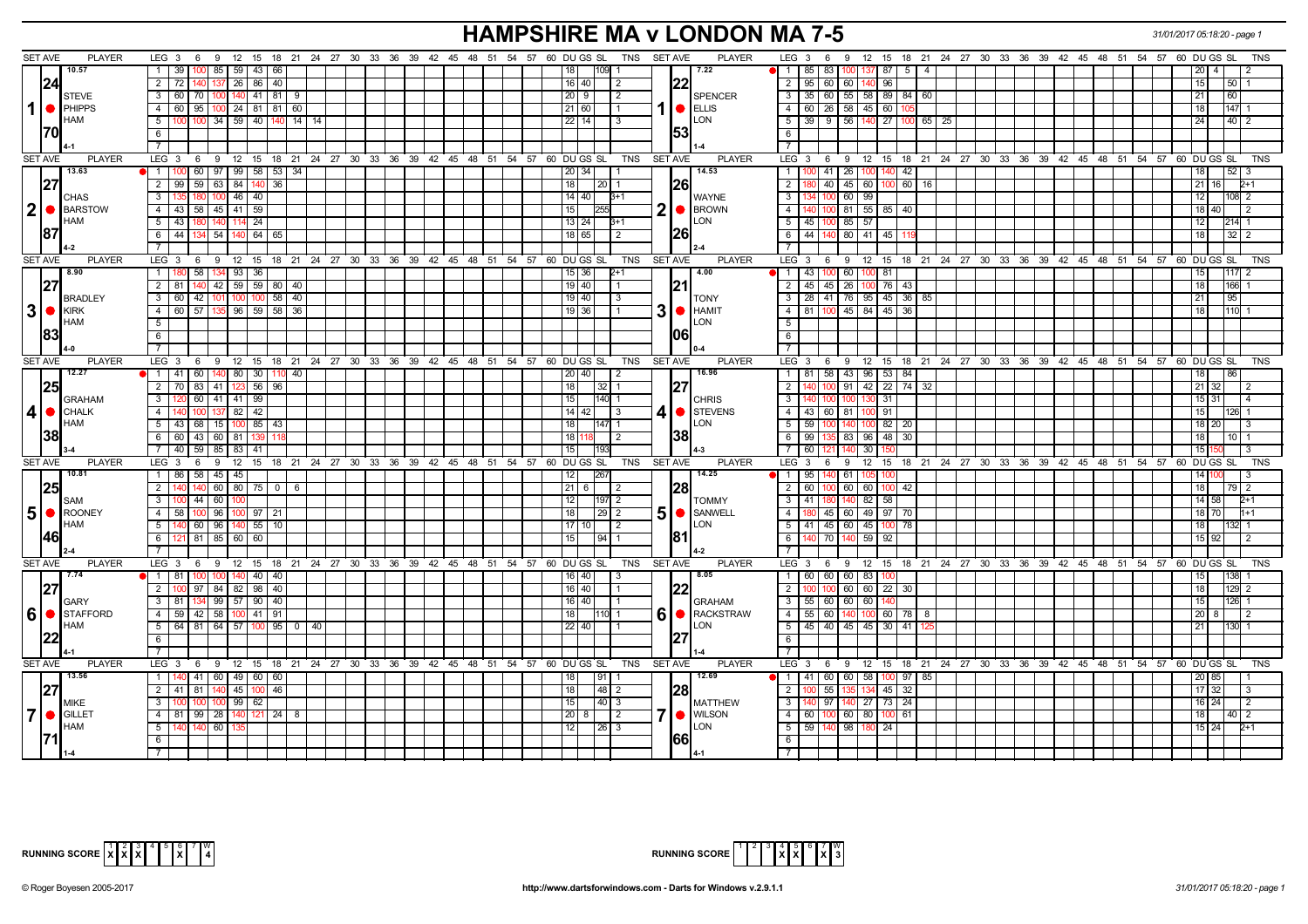# **HAMPSHIRE MA v LONDON MA 7-5** *31/01/2017 05:18:24 - page 2*

| 17.42<br>15.20<br>140 60 137<br>$\bullet$ 1 83 41<br>$40$ 2<br>135 100 140 95<br>15 95<br>15<br>1<br>31<br>l 3<br> 27<br>2   60   44   125   100   80<br>15<br>$2 \mid 45 \mid$<br>140 125 40 95 56<br>$92$ 2<br><b>127</b><br>17 56<br>$\overline{2}$<br>140 <sup>1</sup><br>30 83 140<br>$16$ 8<br>$\mathbf{3}$<br>83 140 85 60 81<br>15 <sup>1</sup><br>l 52 l 1<br>3 I<br>8<br>-3<br><b>NILLSON</b><br><b>TOM</b><br>100<br>8∣∣<br>8<br><b>PRITCHARD</b><br><b>O</b> MCGURN<br>21<br>$95 \mid 46 \mid$<br>$100$ 55 45 90 10<br>45<br>41<br>45<br>80 80<br>$\overline{4}$<br>60 l<br>4 I<br>45<br>25<br>$23$ 10<br><b>HAM</b><br><b>ILON</b><br>$5 \mid 100 \mid 60 \mid$<br>$95$ 140 98<br>8<br>$16$   8<br>$\sqrt{2}$<br>5<br>100 85 140 68<br>$813$<br>15<br>169<br>63<br>100 85 57 50 24<br>85<br>$21 \overline{)24}$<br>60   55   100   81   60   87   38<br> 20 1<br>$\overline{2}$<br>6<br>100<br>140 81 20<br>17140<br>$72$ 85<br>80 l<br> 40 <br>$\overline{2}$<br>  60 I<br> 15 <br>9 12 15 18 21 24 27 30 33 36 39 42 45 48 51 54 57 60 DUGS SL<br>12 15 18 21 24 27 30 33 36 39 42 45 48 51 54 57 60 DUGSSL<br><b>SET AVE</b><br><b>PLAYER</b><br>TNS<br><b>SET AVE</b><br><b>PLAYER</b><br>LEG <sub>3</sub><br>LEG $3 \quad 6$<br>9<br><b>TNS</b><br>- 6<br>13.57<br>12.05<br>45 60<br>236<br>60<br>12<br>$\overline{1}$<br>45<br>76<br>15 76<br> 26 <br>57<br>$\overline{24}$<br>$\overline{2}$<br>$125$ 44<br>49   21<br>$\overline{2}$<br>48 I<br>80<br>$-45$<br>$43 \mid 80$<br>24 80<br>70<br>36<br>1251<br>100 136 20 15<br>45<br>18<br>$\overline{\mathbf{3}}$<br>180 100 60 60 0<br>$5B+1$<br>81<br>20<br>19 20<br>$2+1$<br>3<br><b>STEVEN</b><br><b>DANNY</b><br>$9$ $\bullet$ PITMAN<br>9<br><b>E</b> FERGUSON<br>60 100 141<br>15 141<br>$\overline{4}$<br>30   41   45<br>12<br>245 1<br>4<br>100 100<br><b>HAM</b><br>LON<br>31   180   25   100   85<br>$\sqrt{60}$<br>95 97<br>15<br>5<br>$2+1$<br>5   81  <br>68<br>80<br>17 85<br> 12 <br>1981<br>6<br>6.<br><b>SET AVE</b><br><b>PLAYER</b><br>9 12 15 18 21 24 27 30 33 36 39 42 45 48 51<br>54 57<br>60 DU GS SL<br>TNS<br><b>SET AVE</b><br><b>PLAYER</b><br>12 15 18 21 24 27 30 33 36 39 42 45 48 51 54 57 60 DUGS SL<br><b>TNS</b><br>$LEG_36$<br>LEG 3<br>- 9<br>- 6<br>12.49<br>10.88<br>96<br>$125$ 98<br>59<br>60 <sub>1</sub><br>85<br>59<br>- 1 - I<br>66<br>16<br>1138<br>16   16<br>15 <sub>l</sub><br> 27 <br>I26l<br>180 92 74<br>$2 \mid 83$<br>24 100<br>12 <sub>1</sub><br>$154$ 2<br>$\overline{2}$<br>55<br>14 74<br>$2+1$<br>140<br>134 130 30<br>55 55 80 100 43<br>97<br>$\overline{\mathbf{0}}$<br>5<br>$26 \mid 5$<br>-3<br>3<br>$100$ 6<br>212<br><b>RICHARD</b><br>CONAN<br>60<br>24<br>10   NORTH<br>10 WHITEHEAD<br>$4 \mid 83$<br>84 48 86 20<br>$16$   20<br>$\overline{4}$<br>60 I<br>96 140 57 128 15<br>5 2<br>$1 + 1$<br>18 <sup>1</sup><br><b>HAM</b><br><b>LON</b><br>140 100 91 84 46 40<br>16 40<br>5<br>140 43 98 60 100<br> 60 2<br>.5 I<br>2<br>15<br> 34 <br>6<br>12 15 18 21 24 27 30 33 36 39 42 45 48 51 54 57 60 DUGS SL<br><b>SET AVE</b><br>9 12 15 18 21 24 27 30 33 36 39 42 45 48 51 54 57 60 DUGSSL TNS<br>SET AVE<br><b>PLAYER</b><br><b>PLAYER</b><br>LEG $3 \quad 6$<br>LEG 3<br>- 6<br>9<br><b>TNS</b><br>14.07<br>14.96<br>180 58 79 85<br>1 41 100<br>12 <sub>1</sub><br>95<br>-99 I<br>15 85<br>$\overline{1}$<br>$11+1$<br>14C<br>-3<br> 24 <br>20 40<br>$100$ 43 85<br>45<br>40   125   76   75   40<br>$\overline{2}$<br>$\overline{2}$<br>30 <sup>1</sup><br>85 I<br>18<br> 58 2<br>2 I<br><b>1251</b><br>100 I<br>  60   58   60   45   123   21   58   76<br>44 45 45 60 40<br>21<br>$\mathbf{3}$<br>24 76<br>3 I<br>$140$ 10<br><b>STEVE</b><br>LEE<br>I 1<br>11<br><b>O</b> MUSSON<br>$\bullet$ COCKS<br>100 101 57 56<br>85 100 91<br>$0$   40<br>$21$ 40<br>$\overline{4}$<br>95<br>40<br>18 <sup>1</sup><br>$\sqrt{52}$ 2<br>140<br>45<br>$\overline{2}$<br>4 I<br><b>HAM</b><br><b>ILON</b><br>35 95 59 30<br>18<br>5<br>112 60 140 93 18 40<br>$5 \mid 45$<br>100 1<br>38<br>19 40<br>137<br><u> 1961</u><br>169<br> 88 <br>6 6 6 2<br>90   61<br>17 88<br>40 100 60 41<br>$160$ 2<br>2<br>6<br>  15  <br>l 100<br>  100<br>50<br>80 91<br>80<br>15 <sub>l</sub><br>80<br>65 I<br>$100$ 16<br>$17$ 16<br>100 <sup>1</sup><br>100<br>l 3<br><b>PLAYER</b><br>18 21 24 27 30 33 36 39 42 45 48 51 54 57 60 DUGS SL<br><b>TNS</b><br><b>PLAYER</b><br>15 18 21 24 27 30 33 36 39 42 45 48 51 54 57 60 DUGS SL<br><b>SET AVE</b><br>LEG 3<br>12<br>15<br><b>SET AVE</b><br>LEG <sub>3</sub><br>12<br><b>TNS</b><br>9<br>9<br>6<br>- 6<br>15.84<br>85 140 47 94 64 4<br>$41$ 26<br>12.01<br>$45 \mid 27$<br>140 39 94 56<br>$ 20 $ 1<br>$\blacksquare$ 1 1<br>$24 \mid 4$<br>.80<br>21<br> 25 <br>78 58<br>64<br>80<br>55 100<br>15<br>$\overline{2}$<br>23<br>18 58<br>$2+1$<br>2 I<br>80   2<br>124<br>41<br>$12^{\circ}$<br>140 81<br>140 68<br>$\sqrt{32}$<br>$16$ 40<br>$\overline{\mathbf{3}}$<br>44<br>180 43 80 60<br>15<br>$194 + 1$<br>3 <sup>1</sup><br> 40 <br>$\overline{2}$<br><b>NICKY</b><br>ANDY<br>24<br>60 57 40<br>$140 \mid 44$<br>4   60   100<br>60 60 177<br>18<br>$202+1$<br>$\overline{4}$<br>120 40<br>  21   40  <br>12 | $12$ $\bullet$ MITCHELL<br>$2 \bullet$ TURNER<br>LON<br><b>HAM</b><br>$5 \mid 83 \mid$<br>100 34 43 41 100<br>21 100<br>5<br>180 44<br>$140$ 80 20<br>$202+1$<br>-3<br>17 I<br>  18  <br>l 100<br>149<br>184<br>140 96 30 0 10<br>  87   65   93   41   41   40   94<br> 40 <br>125 100<br>20 10<br>6<br>l 3<br> 21 <br>6 I | <b>SET AVE</b> | <b>PLAYER</b> | LEG $3 \quad 6$<br>9 12 15 18 21 24 27 30 33 36 39 42 45 48 51 54 57 60 DU GS SL |  | TNS<br>SET AVE | <b>PLAYER</b> | LEG 3<br>-9<br>- 6 | 12 15 18 21 24 27 30 33 36 39 42 45 48 51 54 57 60 DU GS SL | <b>TNS</b> |
|------------------------------------------------------------------------------------------------------------------------------------------------------------------------------------------------------------------------------------------------------------------------------------------------------------------------------------------------------------------------------------------------------------------------------------------------------------------------------------------------------------------------------------------------------------------------------------------------------------------------------------------------------------------------------------------------------------------------------------------------------------------------------------------------------------------------------------------------------------------------------------------------------------------------------------------------------------------------------------------------------------------------------------------------------------------------------------------------------------------------------------------------------------------------------------------------------------------------------------------------------------------------------------------------------------------------------------------------------------------------------------------------------------------------------------------------------------------------------------------------------------------------------------------------------------------------------------------------------------------------------------------------------------------------------------------------------------------------------------------------------------------------------------------------------------------------------------------------------------------------------------------------------------------------------------------------------------------------------------------------------------------------------------------------------------------------------------------------------------------------------------------------------------------------------------------------------------------------------------------------------------------------------------------------------------------------------------------------------------------------------------------------------------------------------------------------------------------------------------------------------------------------------------------------------------------------------------------------------------------------------------------------------------------------------------------------------------------------------------------------------------------------------------------------------------------------------------------------------------------------------------------------------------------------------------------------------------------------------------------------------------------------------------------------------------------------------------------------------------------------------------------------------------------------------------------------------------------------------------------------------------------------------------------------------------------------------------------------------------------------------------------------------------------------------------------------------------------------------------------------------------------------------------------------------------------------------------------------------------------------------------------------------------------------------------------------------------------------------------------------------------------------------------------------------------------------------------------------------------------------------------------------------------------------------------------------------------------------------------------------------------------------------------------------------------------------------------------------------------------------------------------------------------------------------------------------------------------------------------------------------------------------------------------------------------------------------------------------------------------------------------------------------------------------------------------------------------------------------------------------------------------------------------------------------------------------------------------------------------------------------------------------------------------------------------------------------------------------------------------------------------------------------------------------------------------------------------------------------------------------------------------------------------------------------------------------------------------------------------------------------------------------------------------------------------------------------------------------------------------------------------------------------------------------------------------------------------|-----------------------------------------------------------------------------------------------------------------------------------------------------------------------------------------------------------------------------------------------------------------------------------------------------------------------------|----------------|---------------|----------------------------------------------------------------------------------|--|----------------|---------------|--------------------|-------------------------------------------------------------|------------|
|                                                                                                                                                                                                                                                                                                                                                                                                                                                                                                                                                                                                                                                                                                                                                                                                                                                                                                                                                                                                                                                                                                                                                                                                                                                                                                                                                                                                                                                                                                                                                                                                                                                                                                                                                                                                                                                                                                                                                                                                                                                                                                                                                                                                                                                                                                                                                                                                                                                                                                                                                                                                                                                                                                                                                                                                                                                                                                                                                                                                                                                                                                                                                                                                                                                                                                                                                                                                                                                                                                                                                                                                                                                                                                                                                                                                                                                                                                                                                                                                                                                                                                                                                                                                                                                                                                                                                                                                                                                                                                                                                                                                                                                                                                                                                                                                                                                                                                                                                                                                                                                                                                                                                                                                            |                                                                                                                                                                                                                                                                                                                             |                |               |                                                                                  |  |                |               |                    |                                                             |            |
|                                                                                                                                                                                                                                                                                                                                                                                                                                                                                                                                                                                                                                                                                                                                                                                                                                                                                                                                                                                                                                                                                                                                                                                                                                                                                                                                                                                                                                                                                                                                                                                                                                                                                                                                                                                                                                                                                                                                                                                                                                                                                                                                                                                                                                                                                                                                                                                                                                                                                                                                                                                                                                                                                                                                                                                                                                                                                                                                                                                                                                                                                                                                                                                                                                                                                                                                                                                                                                                                                                                                                                                                                                                                                                                                                                                                                                                                                                                                                                                                                                                                                                                                                                                                                                                                                                                                                                                                                                                                                                                                                                                                                                                                                                                                                                                                                                                                                                                                                                                                                                                                                                                                                                                                            |                                                                                                                                                                                                                                                                                                                             |                |               |                                                                                  |  |                |               |                    |                                                             |            |
|                                                                                                                                                                                                                                                                                                                                                                                                                                                                                                                                                                                                                                                                                                                                                                                                                                                                                                                                                                                                                                                                                                                                                                                                                                                                                                                                                                                                                                                                                                                                                                                                                                                                                                                                                                                                                                                                                                                                                                                                                                                                                                                                                                                                                                                                                                                                                                                                                                                                                                                                                                                                                                                                                                                                                                                                                                                                                                                                                                                                                                                                                                                                                                                                                                                                                                                                                                                                                                                                                                                                                                                                                                                                                                                                                                                                                                                                                                                                                                                                                                                                                                                                                                                                                                                                                                                                                                                                                                                                                                                                                                                                                                                                                                                                                                                                                                                                                                                                                                                                                                                                                                                                                                                                            |                                                                                                                                                                                                                                                                                                                             |                |               |                                                                                  |  |                |               |                    |                                                             |            |
|                                                                                                                                                                                                                                                                                                                                                                                                                                                                                                                                                                                                                                                                                                                                                                                                                                                                                                                                                                                                                                                                                                                                                                                                                                                                                                                                                                                                                                                                                                                                                                                                                                                                                                                                                                                                                                                                                                                                                                                                                                                                                                                                                                                                                                                                                                                                                                                                                                                                                                                                                                                                                                                                                                                                                                                                                                                                                                                                                                                                                                                                                                                                                                                                                                                                                                                                                                                                                                                                                                                                                                                                                                                                                                                                                                                                                                                                                                                                                                                                                                                                                                                                                                                                                                                                                                                                                                                                                                                                                                                                                                                                                                                                                                                                                                                                                                                                                                                                                                                                                                                                                                                                                                                                            |                                                                                                                                                                                                                                                                                                                             |                |               |                                                                                  |  |                |               |                    |                                                             |            |
|                                                                                                                                                                                                                                                                                                                                                                                                                                                                                                                                                                                                                                                                                                                                                                                                                                                                                                                                                                                                                                                                                                                                                                                                                                                                                                                                                                                                                                                                                                                                                                                                                                                                                                                                                                                                                                                                                                                                                                                                                                                                                                                                                                                                                                                                                                                                                                                                                                                                                                                                                                                                                                                                                                                                                                                                                                                                                                                                                                                                                                                                                                                                                                                                                                                                                                                                                                                                                                                                                                                                                                                                                                                                                                                                                                                                                                                                                                                                                                                                                                                                                                                                                                                                                                                                                                                                                                                                                                                                                                                                                                                                                                                                                                                                                                                                                                                                                                                                                                                                                                                                                                                                                                                                            |                                                                                                                                                                                                                                                                                                                             |                |               |                                                                                  |  |                |               |                    |                                                             |            |
|                                                                                                                                                                                                                                                                                                                                                                                                                                                                                                                                                                                                                                                                                                                                                                                                                                                                                                                                                                                                                                                                                                                                                                                                                                                                                                                                                                                                                                                                                                                                                                                                                                                                                                                                                                                                                                                                                                                                                                                                                                                                                                                                                                                                                                                                                                                                                                                                                                                                                                                                                                                                                                                                                                                                                                                                                                                                                                                                                                                                                                                                                                                                                                                                                                                                                                                                                                                                                                                                                                                                                                                                                                                                                                                                                                                                                                                                                                                                                                                                                                                                                                                                                                                                                                                                                                                                                                                                                                                                                                                                                                                                                                                                                                                                                                                                                                                                                                                                                                                                                                                                                                                                                                                                            |                                                                                                                                                                                                                                                                                                                             |                |               |                                                                                  |  |                |               |                    |                                                             |            |
|                                                                                                                                                                                                                                                                                                                                                                                                                                                                                                                                                                                                                                                                                                                                                                                                                                                                                                                                                                                                                                                                                                                                                                                                                                                                                                                                                                                                                                                                                                                                                                                                                                                                                                                                                                                                                                                                                                                                                                                                                                                                                                                                                                                                                                                                                                                                                                                                                                                                                                                                                                                                                                                                                                                                                                                                                                                                                                                                                                                                                                                                                                                                                                                                                                                                                                                                                                                                                                                                                                                                                                                                                                                                                                                                                                                                                                                                                                                                                                                                                                                                                                                                                                                                                                                                                                                                                                                                                                                                                                                                                                                                                                                                                                                                                                                                                                                                                                                                                                                                                                                                                                                                                                                                            |                                                                                                                                                                                                                                                                                                                             |                |               |                                                                                  |  |                |               |                    |                                                             |            |
|                                                                                                                                                                                                                                                                                                                                                                                                                                                                                                                                                                                                                                                                                                                                                                                                                                                                                                                                                                                                                                                                                                                                                                                                                                                                                                                                                                                                                                                                                                                                                                                                                                                                                                                                                                                                                                                                                                                                                                                                                                                                                                                                                                                                                                                                                                                                                                                                                                                                                                                                                                                                                                                                                                                                                                                                                                                                                                                                                                                                                                                                                                                                                                                                                                                                                                                                                                                                                                                                                                                                                                                                                                                                                                                                                                                                                                                                                                                                                                                                                                                                                                                                                                                                                                                                                                                                                                                                                                                                                                                                                                                                                                                                                                                                                                                                                                                                                                                                                                                                                                                                                                                                                                                                            |                                                                                                                                                                                                                                                                                                                             |                |               |                                                                                  |  |                |               |                    |                                                             |            |
|                                                                                                                                                                                                                                                                                                                                                                                                                                                                                                                                                                                                                                                                                                                                                                                                                                                                                                                                                                                                                                                                                                                                                                                                                                                                                                                                                                                                                                                                                                                                                                                                                                                                                                                                                                                                                                                                                                                                                                                                                                                                                                                                                                                                                                                                                                                                                                                                                                                                                                                                                                                                                                                                                                                                                                                                                                                                                                                                                                                                                                                                                                                                                                                                                                                                                                                                                                                                                                                                                                                                                                                                                                                                                                                                                                                                                                                                                                                                                                                                                                                                                                                                                                                                                                                                                                                                                                                                                                                                                                                                                                                                                                                                                                                                                                                                                                                                                                                                                                                                                                                                                                                                                                                                            |                                                                                                                                                                                                                                                                                                                             |                |               |                                                                                  |  |                |               |                    |                                                             |            |
|                                                                                                                                                                                                                                                                                                                                                                                                                                                                                                                                                                                                                                                                                                                                                                                                                                                                                                                                                                                                                                                                                                                                                                                                                                                                                                                                                                                                                                                                                                                                                                                                                                                                                                                                                                                                                                                                                                                                                                                                                                                                                                                                                                                                                                                                                                                                                                                                                                                                                                                                                                                                                                                                                                                                                                                                                                                                                                                                                                                                                                                                                                                                                                                                                                                                                                                                                                                                                                                                                                                                                                                                                                                                                                                                                                                                                                                                                                                                                                                                                                                                                                                                                                                                                                                                                                                                                                                                                                                                                                                                                                                                                                                                                                                                                                                                                                                                                                                                                                                                                                                                                                                                                                                                            |                                                                                                                                                                                                                                                                                                                             |                |               |                                                                                  |  |                |               |                    |                                                             |            |
|                                                                                                                                                                                                                                                                                                                                                                                                                                                                                                                                                                                                                                                                                                                                                                                                                                                                                                                                                                                                                                                                                                                                                                                                                                                                                                                                                                                                                                                                                                                                                                                                                                                                                                                                                                                                                                                                                                                                                                                                                                                                                                                                                                                                                                                                                                                                                                                                                                                                                                                                                                                                                                                                                                                                                                                                                                                                                                                                                                                                                                                                                                                                                                                                                                                                                                                                                                                                                                                                                                                                                                                                                                                                                                                                                                                                                                                                                                                                                                                                                                                                                                                                                                                                                                                                                                                                                                                                                                                                                                                                                                                                                                                                                                                                                                                                                                                                                                                                                                                                                                                                                                                                                                                                            |                                                                                                                                                                                                                                                                                                                             |                |               |                                                                                  |  |                |               |                    |                                                             |            |
|                                                                                                                                                                                                                                                                                                                                                                                                                                                                                                                                                                                                                                                                                                                                                                                                                                                                                                                                                                                                                                                                                                                                                                                                                                                                                                                                                                                                                                                                                                                                                                                                                                                                                                                                                                                                                                                                                                                                                                                                                                                                                                                                                                                                                                                                                                                                                                                                                                                                                                                                                                                                                                                                                                                                                                                                                                                                                                                                                                                                                                                                                                                                                                                                                                                                                                                                                                                                                                                                                                                                                                                                                                                                                                                                                                                                                                                                                                                                                                                                                                                                                                                                                                                                                                                                                                                                                                                                                                                                                                                                                                                                                                                                                                                                                                                                                                                                                                                                                                                                                                                                                                                                                                                                            |                                                                                                                                                                                                                                                                                                                             |                |               |                                                                                  |  |                |               |                    |                                                             |            |
|                                                                                                                                                                                                                                                                                                                                                                                                                                                                                                                                                                                                                                                                                                                                                                                                                                                                                                                                                                                                                                                                                                                                                                                                                                                                                                                                                                                                                                                                                                                                                                                                                                                                                                                                                                                                                                                                                                                                                                                                                                                                                                                                                                                                                                                                                                                                                                                                                                                                                                                                                                                                                                                                                                                                                                                                                                                                                                                                                                                                                                                                                                                                                                                                                                                                                                                                                                                                                                                                                                                                                                                                                                                                                                                                                                                                                                                                                                                                                                                                                                                                                                                                                                                                                                                                                                                                                                                                                                                                                                                                                                                                                                                                                                                                                                                                                                                                                                                                                                                                                                                                                                                                                                                                            |                                                                                                                                                                                                                                                                                                                             |                |               |                                                                                  |  |                |               |                    |                                                             |            |
|                                                                                                                                                                                                                                                                                                                                                                                                                                                                                                                                                                                                                                                                                                                                                                                                                                                                                                                                                                                                                                                                                                                                                                                                                                                                                                                                                                                                                                                                                                                                                                                                                                                                                                                                                                                                                                                                                                                                                                                                                                                                                                                                                                                                                                                                                                                                                                                                                                                                                                                                                                                                                                                                                                                                                                                                                                                                                                                                                                                                                                                                                                                                                                                                                                                                                                                                                                                                                                                                                                                                                                                                                                                                                                                                                                                                                                                                                                                                                                                                                                                                                                                                                                                                                                                                                                                                                                                                                                                                                                                                                                                                                                                                                                                                                                                                                                                                                                                                                                                                                                                                                                                                                                                                            |                                                                                                                                                                                                                                                                                                                             |                |               |                                                                                  |  |                |               |                    |                                                             |            |
|                                                                                                                                                                                                                                                                                                                                                                                                                                                                                                                                                                                                                                                                                                                                                                                                                                                                                                                                                                                                                                                                                                                                                                                                                                                                                                                                                                                                                                                                                                                                                                                                                                                                                                                                                                                                                                                                                                                                                                                                                                                                                                                                                                                                                                                                                                                                                                                                                                                                                                                                                                                                                                                                                                                                                                                                                                                                                                                                                                                                                                                                                                                                                                                                                                                                                                                                                                                                                                                                                                                                                                                                                                                                                                                                                                                                                                                                                                                                                                                                                                                                                                                                                                                                                                                                                                                                                                                                                                                                                                                                                                                                                                                                                                                                                                                                                                                                                                                                                                                                                                                                                                                                                                                                            |                                                                                                                                                                                                                                                                                                                             |                |               |                                                                                  |  |                |               |                    |                                                             |            |
|                                                                                                                                                                                                                                                                                                                                                                                                                                                                                                                                                                                                                                                                                                                                                                                                                                                                                                                                                                                                                                                                                                                                                                                                                                                                                                                                                                                                                                                                                                                                                                                                                                                                                                                                                                                                                                                                                                                                                                                                                                                                                                                                                                                                                                                                                                                                                                                                                                                                                                                                                                                                                                                                                                                                                                                                                                                                                                                                                                                                                                                                                                                                                                                                                                                                                                                                                                                                                                                                                                                                                                                                                                                                                                                                                                                                                                                                                                                                                                                                                                                                                                                                                                                                                                                                                                                                                                                                                                                                                                                                                                                                                                                                                                                                                                                                                                                                                                                                                                                                                                                                                                                                                                                                            |                                                                                                                                                                                                                                                                                                                             |                |               |                                                                                  |  |                |               |                    |                                                             |            |
|                                                                                                                                                                                                                                                                                                                                                                                                                                                                                                                                                                                                                                                                                                                                                                                                                                                                                                                                                                                                                                                                                                                                                                                                                                                                                                                                                                                                                                                                                                                                                                                                                                                                                                                                                                                                                                                                                                                                                                                                                                                                                                                                                                                                                                                                                                                                                                                                                                                                                                                                                                                                                                                                                                                                                                                                                                                                                                                                                                                                                                                                                                                                                                                                                                                                                                                                                                                                                                                                                                                                                                                                                                                                                                                                                                                                                                                                                                                                                                                                                                                                                                                                                                                                                                                                                                                                                                                                                                                                                                                                                                                                                                                                                                                                                                                                                                                                                                                                                                                                                                                                                                                                                                                                            |                                                                                                                                                                                                                                                                                                                             |                |               |                                                                                  |  |                |               |                    |                                                             |            |
|                                                                                                                                                                                                                                                                                                                                                                                                                                                                                                                                                                                                                                                                                                                                                                                                                                                                                                                                                                                                                                                                                                                                                                                                                                                                                                                                                                                                                                                                                                                                                                                                                                                                                                                                                                                                                                                                                                                                                                                                                                                                                                                                                                                                                                                                                                                                                                                                                                                                                                                                                                                                                                                                                                                                                                                                                                                                                                                                                                                                                                                                                                                                                                                                                                                                                                                                                                                                                                                                                                                                                                                                                                                                                                                                                                                                                                                                                                                                                                                                                                                                                                                                                                                                                                                                                                                                                                                                                                                                                                                                                                                                                                                                                                                                                                                                                                                                                                                                                                                                                                                                                                                                                                                                            |                                                                                                                                                                                                                                                                                                                             |                |               |                                                                                  |  |                |               |                    |                                                             |            |
|                                                                                                                                                                                                                                                                                                                                                                                                                                                                                                                                                                                                                                                                                                                                                                                                                                                                                                                                                                                                                                                                                                                                                                                                                                                                                                                                                                                                                                                                                                                                                                                                                                                                                                                                                                                                                                                                                                                                                                                                                                                                                                                                                                                                                                                                                                                                                                                                                                                                                                                                                                                                                                                                                                                                                                                                                                                                                                                                                                                                                                                                                                                                                                                                                                                                                                                                                                                                                                                                                                                                                                                                                                                                                                                                                                                                                                                                                                                                                                                                                                                                                                                                                                                                                                                                                                                                                                                                                                                                                                                                                                                                                                                                                                                                                                                                                                                                                                                                                                                                                                                                                                                                                                                                            |                                                                                                                                                                                                                                                                                                                             |                |               |                                                                                  |  |                |               |                    |                                                             |            |
|                                                                                                                                                                                                                                                                                                                                                                                                                                                                                                                                                                                                                                                                                                                                                                                                                                                                                                                                                                                                                                                                                                                                                                                                                                                                                                                                                                                                                                                                                                                                                                                                                                                                                                                                                                                                                                                                                                                                                                                                                                                                                                                                                                                                                                                                                                                                                                                                                                                                                                                                                                                                                                                                                                                                                                                                                                                                                                                                                                                                                                                                                                                                                                                                                                                                                                                                                                                                                                                                                                                                                                                                                                                                                                                                                                                                                                                                                                                                                                                                                                                                                                                                                                                                                                                                                                                                                                                                                                                                                                                                                                                                                                                                                                                                                                                                                                                                                                                                                                                                                                                                                                                                                                                                            |                                                                                                                                                                                                                                                                                                                             |                |               |                                                                                  |  |                |               |                    |                                                             |            |
|                                                                                                                                                                                                                                                                                                                                                                                                                                                                                                                                                                                                                                                                                                                                                                                                                                                                                                                                                                                                                                                                                                                                                                                                                                                                                                                                                                                                                                                                                                                                                                                                                                                                                                                                                                                                                                                                                                                                                                                                                                                                                                                                                                                                                                                                                                                                                                                                                                                                                                                                                                                                                                                                                                                                                                                                                                                                                                                                                                                                                                                                                                                                                                                                                                                                                                                                                                                                                                                                                                                                                                                                                                                                                                                                                                                                                                                                                                                                                                                                                                                                                                                                                                                                                                                                                                                                                                                                                                                                                                                                                                                                                                                                                                                                                                                                                                                                                                                                                                                                                                                                                                                                                                                                            |                                                                                                                                                                                                                                                                                                                             |                |               |                                                                                  |  |                |               |                    |                                                             |            |
|                                                                                                                                                                                                                                                                                                                                                                                                                                                                                                                                                                                                                                                                                                                                                                                                                                                                                                                                                                                                                                                                                                                                                                                                                                                                                                                                                                                                                                                                                                                                                                                                                                                                                                                                                                                                                                                                                                                                                                                                                                                                                                                                                                                                                                                                                                                                                                                                                                                                                                                                                                                                                                                                                                                                                                                                                                                                                                                                                                                                                                                                                                                                                                                                                                                                                                                                                                                                                                                                                                                                                                                                                                                                                                                                                                                                                                                                                                                                                                                                                                                                                                                                                                                                                                                                                                                                                                                                                                                                                                                                                                                                                                                                                                                                                                                                                                                                                                                                                                                                                                                                                                                                                                                                            |                                                                                                                                                                                                                                                                                                                             |                |               |                                                                                  |  |                |               |                    |                                                             |            |
|                                                                                                                                                                                                                                                                                                                                                                                                                                                                                                                                                                                                                                                                                                                                                                                                                                                                                                                                                                                                                                                                                                                                                                                                                                                                                                                                                                                                                                                                                                                                                                                                                                                                                                                                                                                                                                                                                                                                                                                                                                                                                                                                                                                                                                                                                                                                                                                                                                                                                                                                                                                                                                                                                                                                                                                                                                                                                                                                                                                                                                                                                                                                                                                                                                                                                                                                                                                                                                                                                                                                                                                                                                                                                                                                                                                                                                                                                                                                                                                                                                                                                                                                                                                                                                                                                                                                                                                                                                                                                                                                                                                                                                                                                                                                                                                                                                                                                                                                                                                                                                                                                                                                                                                                            |                                                                                                                                                                                                                                                                                                                             |                |               |                                                                                  |  |                |               |                    |                                                             |            |
|                                                                                                                                                                                                                                                                                                                                                                                                                                                                                                                                                                                                                                                                                                                                                                                                                                                                                                                                                                                                                                                                                                                                                                                                                                                                                                                                                                                                                                                                                                                                                                                                                                                                                                                                                                                                                                                                                                                                                                                                                                                                                                                                                                                                                                                                                                                                                                                                                                                                                                                                                                                                                                                                                                                                                                                                                                                                                                                                                                                                                                                                                                                                                                                                                                                                                                                                                                                                                                                                                                                                                                                                                                                                                                                                                                                                                                                                                                                                                                                                                                                                                                                                                                                                                                                                                                                                                                                                                                                                                                                                                                                                                                                                                                                                                                                                                                                                                                                                                                                                                                                                                                                                                                                                            |                                                                                                                                                                                                                                                                                                                             |                |               |                                                                                  |  |                |               |                    |                                                             |            |
|                                                                                                                                                                                                                                                                                                                                                                                                                                                                                                                                                                                                                                                                                                                                                                                                                                                                                                                                                                                                                                                                                                                                                                                                                                                                                                                                                                                                                                                                                                                                                                                                                                                                                                                                                                                                                                                                                                                                                                                                                                                                                                                                                                                                                                                                                                                                                                                                                                                                                                                                                                                                                                                                                                                                                                                                                                                                                                                                                                                                                                                                                                                                                                                                                                                                                                                                                                                                                                                                                                                                                                                                                                                                                                                                                                                                                                                                                                                                                                                                                                                                                                                                                                                                                                                                                                                                                                                                                                                                                                                                                                                                                                                                                                                                                                                                                                                                                                                                                                                                                                                                                                                                                                                                            |                                                                                                                                                                                                                                                                                                                             |                |               |                                                                                  |  |                |               |                    |                                                             |            |
|                                                                                                                                                                                                                                                                                                                                                                                                                                                                                                                                                                                                                                                                                                                                                                                                                                                                                                                                                                                                                                                                                                                                                                                                                                                                                                                                                                                                                                                                                                                                                                                                                                                                                                                                                                                                                                                                                                                                                                                                                                                                                                                                                                                                                                                                                                                                                                                                                                                                                                                                                                                                                                                                                                                                                                                                                                                                                                                                                                                                                                                                                                                                                                                                                                                                                                                                                                                                                                                                                                                                                                                                                                                                                                                                                                                                                                                                                                                                                                                                                                                                                                                                                                                                                                                                                                                                                                                                                                                                                                                                                                                                                                                                                                                                                                                                                                                                                                                                                                                                                                                                                                                                                                                                            |                                                                                                                                                                                                                                                                                                                             |                |               |                                                                                  |  |                |               |                    |                                                             |            |
|                                                                                                                                                                                                                                                                                                                                                                                                                                                                                                                                                                                                                                                                                                                                                                                                                                                                                                                                                                                                                                                                                                                                                                                                                                                                                                                                                                                                                                                                                                                                                                                                                                                                                                                                                                                                                                                                                                                                                                                                                                                                                                                                                                                                                                                                                                                                                                                                                                                                                                                                                                                                                                                                                                                                                                                                                                                                                                                                                                                                                                                                                                                                                                                                                                                                                                                                                                                                                                                                                                                                                                                                                                                                                                                                                                                                                                                                                                                                                                                                                                                                                                                                                                                                                                                                                                                                                                                                                                                                                                                                                                                                                                                                                                                                                                                                                                                                                                                                                                                                                                                                                                                                                                                                            |                                                                                                                                                                                                                                                                                                                             |                |               |                                                                                  |  |                |               |                    |                                                             |            |
|                                                                                                                                                                                                                                                                                                                                                                                                                                                                                                                                                                                                                                                                                                                                                                                                                                                                                                                                                                                                                                                                                                                                                                                                                                                                                                                                                                                                                                                                                                                                                                                                                                                                                                                                                                                                                                                                                                                                                                                                                                                                                                                                                                                                                                                                                                                                                                                                                                                                                                                                                                                                                                                                                                                                                                                                                                                                                                                                                                                                                                                                                                                                                                                                                                                                                                                                                                                                                                                                                                                                                                                                                                                                                                                                                                                                                                                                                                                                                                                                                                                                                                                                                                                                                                                                                                                                                                                                                                                                                                                                                                                                                                                                                                                                                                                                                                                                                                                                                                                                                                                                                                                                                                                                            |                                                                                                                                                                                                                                                                                                                             |                |               |                                                                                  |  |                |               |                    |                                                             |            |
|                                                                                                                                                                                                                                                                                                                                                                                                                                                                                                                                                                                                                                                                                                                                                                                                                                                                                                                                                                                                                                                                                                                                                                                                                                                                                                                                                                                                                                                                                                                                                                                                                                                                                                                                                                                                                                                                                                                                                                                                                                                                                                                                                                                                                                                                                                                                                                                                                                                                                                                                                                                                                                                                                                                                                                                                                                                                                                                                                                                                                                                                                                                                                                                                                                                                                                                                                                                                                                                                                                                                                                                                                                                                                                                                                                                                                                                                                                                                                                                                                                                                                                                                                                                                                                                                                                                                                                                                                                                                                                                                                                                                                                                                                                                                                                                                                                                                                                                                                                                                                                                                                                                                                                                                            |                                                                                                                                                                                                                                                                                                                             |                |               |                                                                                  |  |                |               |                    |                                                             |            |
|                                                                                                                                                                                                                                                                                                                                                                                                                                                                                                                                                                                                                                                                                                                                                                                                                                                                                                                                                                                                                                                                                                                                                                                                                                                                                                                                                                                                                                                                                                                                                                                                                                                                                                                                                                                                                                                                                                                                                                                                                                                                                                                                                                                                                                                                                                                                                                                                                                                                                                                                                                                                                                                                                                                                                                                                                                                                                                                                                                                                                                                                                                                                                                                                                                                                                                                                                                                                                                                                                                                                                                                                                                                                                                                                                                                                                                                                                                                                                                                                                                                                                                                                                                                                                                                                                                                                                                                                                                                                                                                                                                                                                                                                                                                                                                                                                                                                                                                                                                                                                                                                                                                                                                                                            |                                                                                                                                                                                                                                                                                                                             |                |               |                                                                                  |  |                |               |                    |                                                             |            |
|                                                                                                                                                                                                                                                                                                                                                                                                                                                                                                                                                                                                                                                                                                                                                                                                                                                                                                                                                                                                                                                                                                                                                                                                                                                                                                                                                                                                                                                                                                                                                                                                                                                                                                                                                                                                                                                                                                                                                                                                                                                                                                                                                                                                                                                                                                                                                                                                                                                                                                                                                                                                                                                                                                                                                                                                                                                                                                                                                                                                                                                                                                                                                                                                                                                                                                                                                                                                                                                                                                                                                                                                                                                                                                                                                                                                                                                                                                                                                                                                                                                                                                                                                                                                                                                                                                                                                                                                                                                                                                                                                                                                                                                                                                                                                                                                                                                                                                                                                                                                                                                                                                                                                                                                            |                                                                                                                                                                                                                                                                                                                             |                |               |                                                                                  |  |                |               |                    |                                                             |            |
|                                                                                                                                                                                                                                                                                                                                                                                                                                                                                                                                                                                                                                                                                                                                                                                                                                                                                                                                                                                                                                                                                                                                                                                                                                                                                                                                                                                                                                                                                                                                                                                                                                                                                                                                                                                                                                                                                                                                                                                                                                                                                                                                                                                                                                                                                                                                                                                                                                                                                                                                                                                                                                                                                                                                                                                                                                                                                                                                                                                                                                                                                                                                                                                                                                                                                                                                                                                                                                                                                                                                                                                                                                                                                                                                                                                                                                                                                                                                                                                                                                                                                                                                                                                                                                                                                                                                                                                                                                                                                                                                                                                                                                                                                                                                                                                                                                                                                                                                                                                                                                                                                                                                                                                                            |                                                                                                                                                                                                                                                                                                                             |                |               |                                                                                  |  |                |               |                    |                                                             |            |
|                                                                                                                                                                                                                                                                                                                                                                                                                                                                                                                                                                                                                                                                                                                                                                                                                                                                                                                                                                                                                                                                                                                                                                                                                                                                                                                                                                                                                                                                                                                                                                                                                                                                                                                                                                                                                                                                                                                                                                                                                                                                                                                                                                                                                                                                                                                                                                                                                                                                                                                                                                                                                                                                                                                                                                                                                                                                                                                                                                                                                                                                                                                                                                                                                                                                                                                                                                                                                                                                                                                                                                                                                                                                                                                                                                                                                                                                                                                                                                                                                                                                                                                                                                                                                                                                                                                                                                                                                                                                                                                                                                                                                                                                                                                                                                                                                                                                                                                                                                                                                                                                                                                                                                                                            |                                                                                                                                                                                                                                                                                                                             |                |               |                                                                                  |  |                |               |                    |                                                             |            |
|                                                                                                                                                                                                                                                                                                                                                                                                                                                                                                                                                                                                                                                                                                                                                                                                                                                                                                                                                                                                                                                                                                                                                                                                                                                                                                                                                                                                                                                                                                                                                                                                                                                                                                                                                                                                                                                                                                                                                                                                                                                                                                                                                                                                                                                                                                                                                                                                                                                                                                                                                                                                                                                                                                                                                                                                                                                                                                                                                                                                                                                                                                                                                                                                                                                                                                                                                                                                                                                                                                                                                                                                                                                                                                                                                                                                                                                                                                                                                                                                                                                                                                                                                                                                                                                                                                                                                                                                                                                                                                                                                                                                                                                                                                                                                                                                                                                                                                                                                                                                                                                                                                                                                                                                            |                                                                                                                                                                                                                                                                                                                             |                |               |                                                                                  |  |                |               |                    |                                                             |            |
|                                                                                                                                                                                                                                                                                                                                                                                                                                                                                                                                                                                                                                                                                                                                                                                                                                                                                                                                                                                                                                                                                                                                                                                                                                                                                                                                                                                                                                                                                                                                                                                                                                                                                                                                                                                                                                                                                                                                                                                                                                                                                                                                                                                                                                                                                                                                                                                                                                                                                                                                                                                                                                                                                                                                                                                                                                                                                                                                                                                                                                                                                                                                                                                                                                                                                                                                                                                                                                                                                                                                                                                                                                                                                                                                                                                                                                                                                                                                                                                                                                                                                                                                                                                                                                                                                                                                                                                                                                                                                                                                                                                                                                                                                                                                                                                                                                                                                                                                                                                                                                                                                                                                                                                                            |                                                                                                                                                                                                                                                                                                                             |                |               |                                                                                  |  |                |               |                    |                                                             |            |
|                                                                                                                                                                                                                                                                                                                                                                                                                                                                                                                                                                                                                                                                                                                                                                                                                                                                                                                                                                                                                                                                                                                                                                                                                                                                                                                                                                                                                                                                                                                                                                                                                                                                                                                                                                                                                                                                                                                                                                                                                                                                                                                                                                                                                                                                                                                                                                                                                                                                                                                                                                                                                                                                                                                                                                                                                                                                                                                                                                                                                                                                                                                                                                                                                                                                                                                                                                                                                                                                                                                                                                                                                                                                                                                                                                                                                                                                                                                                                                                                                                                                                                                                                                                                                                                                                                                                                                                                                                                                                                                                                                                                                                                                                                                                                                                                                                                                                                                                                                                                                                                                                                                                                                                                            |                                                                                                                                                                                                                                                                                                                             |                |               |                                                                                  |  |                |               |                    |                                                             |            |
|                                                                                                                                                                                                                                                                                                                                                                                                                                                                                                                                                                                                                                                                                                                                                                                                                                                                                                                                                                                                                                                                                                                                                                                                                                                                                                                                                                                                                                                                                                                                                                                                                                                                                                                                                                                                                                                                                                                                                                                                                                                                                                                                                                                                                                                                                                                                                                                                                                                                                                                                                                                                                                                                                                                                                                                                                                                                                                                                                                                                                                                                                                                                                                                                                                                                                                                                                                                                                                                                                                                                                                                                                                                                                                                                                                                                                                                                                                                                                                                                                                                                                                                                                                                                                                                                                                                                                                                                                                                                                                                                                                                                                                                                                                                                                                                                                                                                                                                                                                                                                                                                                                                                                                                                            |                                                                                                                                                                                                                                                                                                                             |                |               |                                                                                  |  |                |               |                    |                                                             |            |
|                                                                                                                                                                                                                                                                                                                                                                                                                                                                                                                                                                                                                                                                                                                                                                                                                                                                                                                                                                                                                                                                                                                                                                                                                                                                                                                                                                                                                                                                                                                                                                                                                                                                                                                                                                                                                                                                                                                                                                                                                                                                                                                                                                                                                                                                                                                                                                                                                                                                                                                                                                                                                                                                                                                                                                                                                                                                                                                                                                                                                                                                                                                                                                                                                                                                                                                                                                                                                                                                                                                                                                                                                                                                                                                                                                                                                                                                                                                                                                                                                                                                                                                                                                                                                                                                                                                                                                                                                                                                                                                                                                                                                                                                                                                                                                                                                                                                                                                                                                                                                                                                                                                                                                                                            |                                                                                                                                                                                                                                                                                                                             |                |               |                                                                                  |  |                |               |                    |                                                             |            |
|                                                                                                                                                                                                                                                                                                                                                                                                                                                                                                                                                                                                                                                                                                                                                                                                                                                                                                                                                                                                                                                                                                                                                                                                                                                                                                                                                                                                                                                                                                                                                                                                                                                                                                                                                                                                                                                                                                                                                                                                                                                                                                                                                                                                                                                                                                                                                                                                                                                                                                                                                                                                                                                                                                                                                                                                                                                                                                                                                                                                                                                                                                                                                                                                                                                                                                                                                                                                                                                                                                                                                                                                                                                                                                                                                                                                                                                                                                                                                                                                                                                                                                                                                                                                                                                                                                                                                                                                                                                                                                                                                                                                                                                                                                                                                                                                                                                                                                                                                                                                                                                                                                                                                                                                            |                                                                                                                                                                                                                                                                                                                             |                |               |                                                                                  |  |                |               |                    |                                                             |            |

| <b>IOP</b> | stow 27.8<br>ີ້<br><b>An Dovers</b>                                                 | الط ال<br>Tommv<br>$\sim$ Compared                              |
|------------|-------------------------------------------------------------------------------------|-----------------------------------------------------------------|
|            | $12$ M<br><b>DUBINIBL</b><br>.<br>.<br>.<br>ה ויו<br>.<br>.<br>.<br>.<br>.<br>- . - | .<br>IING SCORE<br>.<br><br>.<br>8 A B A B<br>. <b>. .</b><br>. |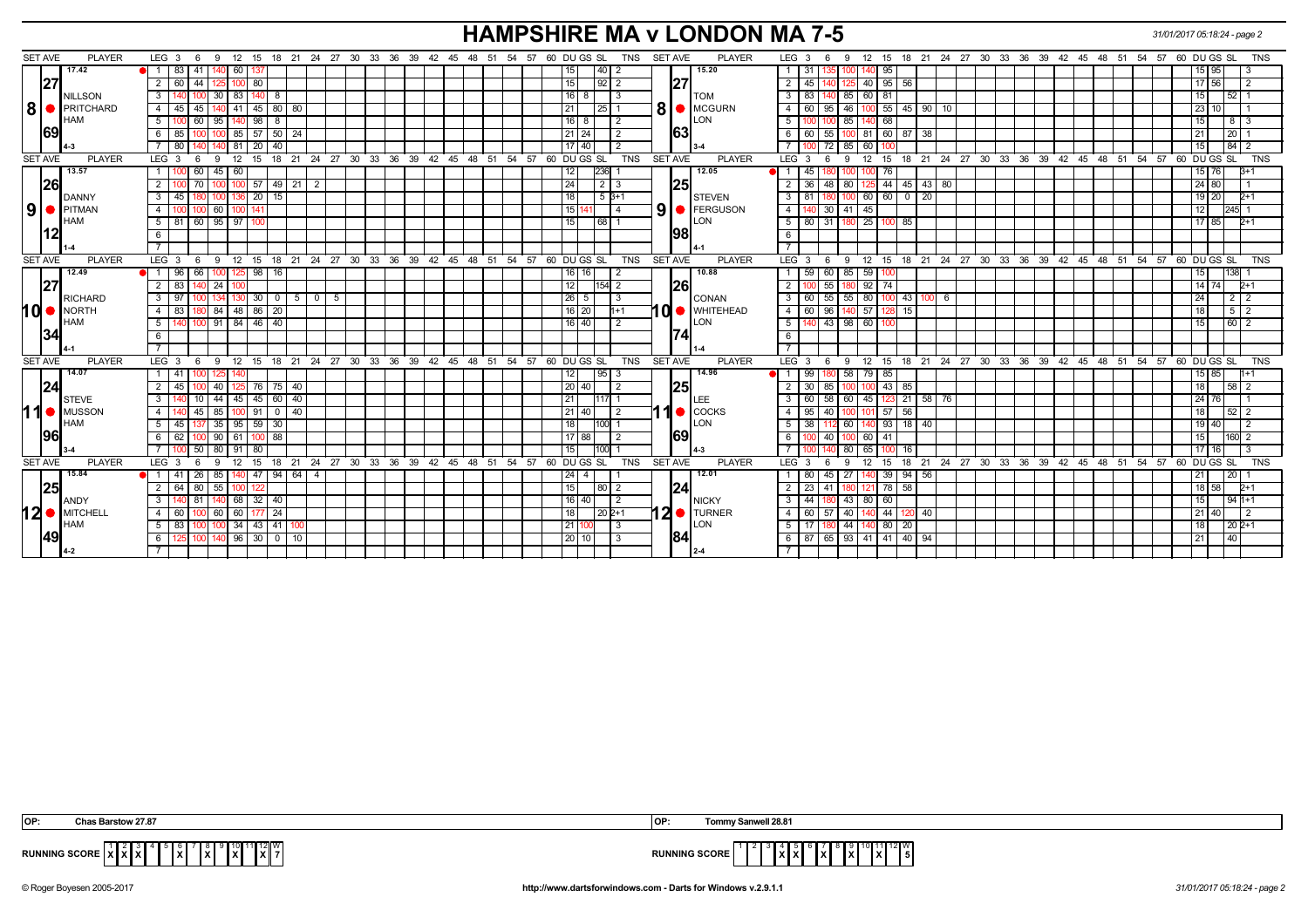#### **HAMPSHIRE MA v LONDON MA 7-5** *31/01/2017 05:18:27 - page 3*

| <b>HAMPSHIRE MA</b>  |             |      |            |             |            |             |            |      |     |             | LONDON MA              |     |              |        |            |             |            |             |            |      |          |             |
|----------------------|-------------|------|------------|-------------|------------|-------------|------------|------|-----|-------------|------------------------|-----|--------------|--------|------------|-------------|------------|-------------|------------|------|----------|-------------|
| <b>PLAYER</b>        | W/L ILWON I | LOST | <b>AVE</b> | <b>TAVE</b> | <b>PTS</b> | <b>DRTS</b> | <b>TON</b> | TON+ | 180 | <b>TONS</b> | <b>IPLAYER</b>         | W/L | <b>ILWON</b> | I LOST | <b>AVE</b> | <b>TAVE</b> | <b>PTS</b> | <b>DRTS</b> | <b>TON</b> | TON+ | 180      | <b>TONS</b> |
| Steve Phipps         |             |      | 24.70      | 10.57       | 2396       |             |            |      |     |             | Spencer Ellis          |     |              |        | 22.53      | 7.22        | 2208       | 98          |            |      |          |             |
| Chas Barstow         |             |      | 27.87      | 13.63       | 2731       | 98          |            |      |     | $10+2$      | l Wavne Brown          |     |              |        | 26.26      | 14.53       | 2600       | 99          |            |      |          | $12+1$      |
| <b>Bradley Kirk</b>  |             |      | 27.83      | 8.90        | 2004       | 72          |            |      |     | $7 + 1$     | Tony Hamit             |     |              |        | 21.06      | 4.00        | 1516       | 72          |            |      | 0        |             |
| <b>Graham Chalk</b>  |             |      | 25.38      | 12.27       | 2995       | 118         |            |      |     | 10          | Chris Stevens          | W   |              |        | 27.38      | 16.96       | 3285       | 120         |            |      | $\Omega$ |             |
| Sam Rooney           |             |      | 25.46      | 10.81       | 2419       | 95          |            |      |     |             | <b>Tommy Sanwell</b>   | W   |              |        | 28.81      | 14.25       | 2795       | 97          |            |      |          | $11+2$      |
| Gary Stafford        |             |      | 27.22      | 7.74        | 2395       | 88          |            |      |     |             | I Graham Rackstraw     |     |              |        | 22.27      | 8.05        | 1982       | 89          |            |      |          |             |
| Mike Gillet          |             |      | 27.71      | 13.56       | 2300       | 83          |            |      |     |             | l Matthew Wilson       | W   |              |        | 28.66      | 12.69       | 2465       | 86          |            |      |          | $10+1$      |
| Nillson Pritchard    |             |      | 27.69      | 17.42       | 3350       | 121         |            |      |     |             | Tom McGurn             |     |              |        | 27.63      | 15.20       | 3343       |             |            |      |          |             |
| Danny Pitman         |             |      | 26.12      | 13.57       | 2194       | 84          | 10         |      |     | $12 + 1$    | Steven Ferguson        | W   |              |        | 25.98      | 12.05       | 2260       | 87          |            |      |          | $9 + 3$     |
| <b>Richard North</b> |             |      | 27.34      | 12.49       | 2351       | 86          |            |      |     | $10 + 1$    | <b>Conan Whitehead</b> |     |              |        | 26.74      | 10.88       | 2300       | 86          |            |      |          | -9+         |
| Steve Musson         |             |      | 24.96      | 14.07       | 3095       | 124         |            |      |     | 12          | l Lee Cocks            | W   |              |        | 25.69      | 14.96       | 3237       | 126         |            |      |          | $13+1$      |
| <b>Andy Mitchell</b> |             |      | 25.49      | 15.84       | 2906       | 114         |            |      |     | $13+1$      | Nicky Turner           |     |              |        | 24.84      | 12.01       | 2832       | 114         |            |      |          | $8 + 3$     |
| <b>TOTALS</b>        |             |      | 26.39      | 0.00        | 31136      | 1180        | 82         |      |     | 124+6       | <b>TOTALS</b>          |     | 30           |        | 25.79      | 0.00        | 30823      | 1195        |            |      | 12       | 116+12      |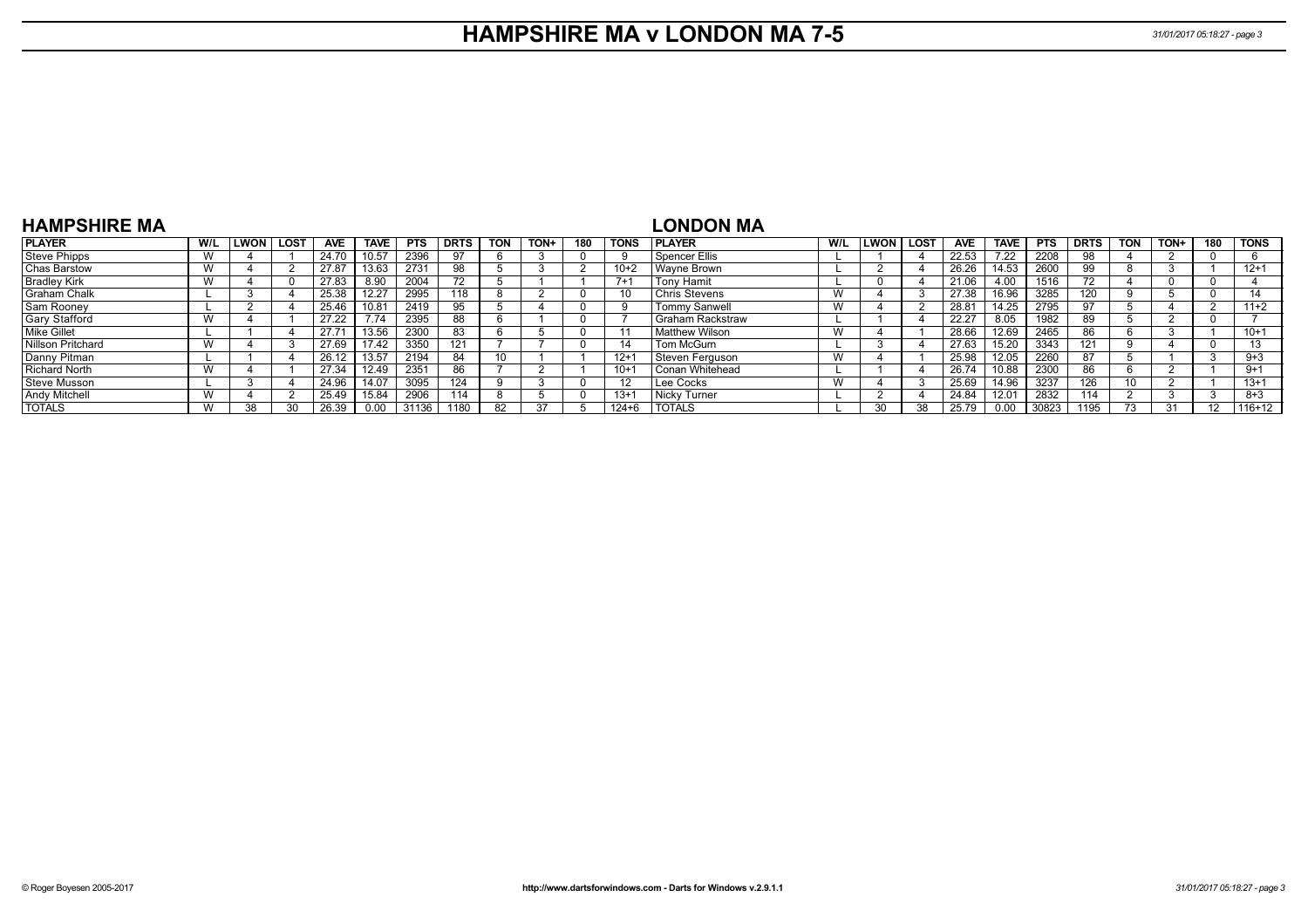### **HAMPSHIRE WA v LONDON WA 4-2** *31/01/2017 05:18:34 - page 1*

| <b>SET AVE</b><br><b>PLAYER</b> | LEG 3<br>-9<br>12<br>15<br>18<br>- 6                             | -21                          |                                                                       | 24  27  30  33  36  39  42  45  48  51  54  57  60  DU GS  SL<br>TNS  | <b>PLAYER</b><br>SET AVE        | LEG <sub>3</sub><br>21  24  27  30  33  36  39  42  45  48  51  54  57  60  DU GS  SL<br>9<br>12<br>15<br>18     | <b>TNS</b>         |
|---------------------------------|------------------------------------------------------------------|------------------------------|-----------------------------------------------------------------------|-----------------------------------------------------------------------|---------------------------------|------------------------------------------------------------------------------------------------------------------|--------------------|
| 2.40                            | 22<br>$\vert$ 33<br>41<br>80<br>60<br>-43                        | -41                          |                                                                       | 21<br> 181                                                            | 6.38                            | 60<br>40<br>60<br>-41<br>60<br>40 I<br>22 40                                                                     |                    |
| וטון<br><b>JOANNE</b>           | 45<br>45<br>$2 \mid 45$<br>60<br> 45 <br>85                      | $41$ 95<br>$\sqrt{20}$<br>15 |                                                                       | 30<br>5                                                               | $19$ <sub>LEANNE</sub>          | $8$ 53 0<br>30<br>60<br>28 30<br>$\mathbf{2}$<br>60<br>60<br>30                                                  |                    |
| 1<br>SENIOR                     | $3 \mid 95$<br>65<br>61<br>41<br>60                              | 58<br>21                     |                                                                       | 23 58                                                                 | <b>O</b> TOPPER                 | 59<br>80<br>41<br>  41  <br>$70 \mid 30$<br>3<br>24                                                              | $ 40 $ 1           |
| <b>HAM</b>                      | 25<br>45<br>4   41<br>41<br>78<br>60                             | 71<br>140 <sup>1</sup>       |                                                                       | 24 71                                                                 | LON                             | 45<br>94<br>$\overline{4}$<br>39<br>60<br>81<br>12<br>21                                                         | $32$   1           |
| 155<br>$3-2$                    | 45<br>41<br>$5 \mid 83$<br>26<br>43                              | 45<br>93<br>40               |                                                                       | 27 40                                                                 | 1861                            | 5<br>60<br>42<br>41<br>60<br>9<br>83<br>60<br>86<br>50<br>27                                                     | 10                 |
| <b>SET AVE</b><br><b>PLAYER</b> | LEG <sub>3</sub><br>15<br><b>q</b>                               | 24<br>$27 \cdot 30$<br>33    | 36 39 42 45 48 51 54 57                                               | 60 DUGS SL<br><b>TNS</b>                                              | <b>SET AVE</b><br><b>PLAYER</b> | 27<br>$30^{\circ}$<br>33 36 39 42 45 48 51 54 57<br>60 DU GS SL<br>LEG <sup>®</sup><br>-24<br>12<br>18<br>21     | <b>TNS</b>         |
| 2.00                            | 22<br>$22 \mid$<br>-41<br>83<br>43                               | $83 \mid 41$<br>70   0       |                                                                       | 15<br>30                                                              | 4.25                            | 30<br>59<br>40   51   35<br>-40<br>29 40<br>-60                                                                  |                    |
| 18 <br><b>NIKKI</b>             | $\overline{22}$<br>$2 \mid 60$<br>60<br>$\overline{66}$          |                              |                                                                       | 18<br>93                                                              | 121<br><b>STEPH</b>             | 85 60 66<br>40<br>50<br>$21$ 50<br>$\overline{2}$                                                                |                    |
| $\mathbf{2}$<br>STEVENS         | 60 60 60 60 36 60<br>3   60                                      |                              |                                                                       | 21<br>105                                                             | 2<br>STUTLEY                    | $\mathbf{3}$<br>55 60 125 97<br>-44 I<br>100 20<br>21 20                                                         | l 2                |
| <b>HAM</b><br> 70               | $\overline{4}$                                                   |                              |                                                                       |                                                                       | LON                             | $\overline{4}$                                                                                                   |                    |
| $0-3$                           | 5 <sup>5</sup>                                                   |                              |                                                                       |                                                                       |                                 | 5                                                                                                                |                    |
| <b>SET AVE</b><br><b>PLAYER</b> | LEG 3<br><b>9</b><br>- 6                                         | 12 15 18 21 24 27 30         |                                                                       | 33 36 39 42 45 48 51 54 57 60 DUGS SL<br><b>TNS</b>                   | <b>SET AVE</b><br><b>PLAYER</b> | 18 21 24 27 30 33 36 39 42 45 48 51 54 57 60 DUGS SL<br>$LEG \ 3$<br>12<br>15<br>- 6<br>9                        | <b>TNS</b>         |
| <b>TARA</b>                     | 1 85<br>55<br>-60<br>40 I<br>11                                  | $0$   20   10<br>42<br>28    | $0$   8<br>$\mathbf{0}$<br>$\overline{2}$                             | $\sqrt{44}$ 2                                                         | 5.00                            | 24   81   21<br>$0$   10  <br>$\mathbf{0}$<br>800<br>$\mathbf 0$<br>22<br>  60  <br>60 I<br>85<br>45<br>68<br>60 | l 2                |
| 14 <br>POWER                    | $40$ 60<br>2   40<br>45   41  <br>100                            | 43 82 50                     |                                                                       | 26 50                                                                 | $\mathbf{16}_{\mathsf{CARLY}}$  | 55<br>$45 \mid 41$<br>100 68 40 40 94<br>$\overline{24}$<br>$\overline{2}$                                       | $\overline{118}$ 1 |
| $\mathbf{3}$                    | 60 50 13 40 41 24<br>$3 \mid 60$                                 | 60                           |                                                                       | 24<br>153                                                             | 3   TOWNSEND                    | 25 40<br>3<br>$44 \mid 51$<br>$0$ 0 40<br>66                                                                     | <b>1</b> 3         |
| $ 93 $ $\frac{10}{314}$ M       | $4 \mid 26 \mid$<br>43   36   100   55   45   100   34   23   39 |                              |                                                                       | 30 39 <br>l 2                                                         | LON<br>107                      | $\overline{4}$<br>55<br>62   41   22   60   76   30   15<br>27                                                   | 40 1               |
|                                 | 5 <sup>5</sup>                                                   |                              |                                                                       |                                                                       |                                 | 5                                                                                                                |                    |
|                                 |                                                                  |                              |                                                                       |                                                                       | 11-3                            |                                                                                                                  |                    |
| <b>PLAYER</b><br><b>SET AVE</b> | $9 \t12$<br>LEG 3<br>6                                           |                              |                                                                       | 15 18 21 24 27 30 33 36 39 42 45 48 51 54 57 60 DUGS SL<br><b>TNS</b> | <b>SET AVE</b><br><b>PLAYER</b> | 12<br>$15$ 18 21 24 27 30 33 36 39 42 45 48 51 54 57 60 DUGS SL<br>$LEG \ 3$<br>9<br>- 6                         | <b>TNS</b>         |
| 7.59                            | 60<br>$38 \mid 35 \mid$<br>44                                    | $\overline{4}$<br>1 I        |                                                                       | $124 \overline{)4}$<br>2+1                                            | 3.25                            | 85   23   26   84  <br>60<br>13<br>60                                                                            | 150                |
| 20<br>WENDY                     | 100 100 26<br>85<br>$2 \sqrt{41}$                                |                              |                                                                       | 15<br>$149$ 2                                                         | 21 <br><b>CASEY</b>             | $\overline{2}$<br>$\sqrt{95}$<br>$59 \mid 83 \mid$<br>$125 - 58$<br>18 58<br>81                                  |                    |
| 4<br><b>REINSTADTLER</b>        | $3 \mid 83$<br>83   41                                           | 100 43 83 28 20 10           |                                                                       | 27<br>$10$ 1                                                          | 4<br>GALLAGHER                  | 60   96   45   41   65   18   18<br>3<br>58<br>25 18                                                             |                    |
| <b>HAM</b>                      | 55 140 28<br> 60 83 <br>$4 \overline{)34}$                       | 49                           |                                                                       | $52$ 1<br>21                                                          |                                 | 64 35 60 78 59 60 100<br>23 100<br>$\overline{4}$<br>45                                                          |                    |
| 61 <br>1-3                      | 5                                                                |                              |                                                                       |                                                                       | $31$ <sup>LON</sup><br>3-1      | $5\overline{)}$                                                                                                  |                    |
| <b>SET AVE</b><br><b>PLAYER</b> | $^{\circ}$ 12<br>LEG <sup>3</sup><br>- 6<br>- 9                  |                              |                                                                       | 15 18 21 24 27 30 33 36 39 42 45 48 51 54 57 60 DUGS SL<br><b>TNS</b> | <b>SET AVE</b><br><b>PLAYER</b> | 18 21 24 27 30 33 36 39 42 45 48 51 54 57 60 DUGS SL<br>$LEG \ 3$<br>12<br>15<br>- 6<br>9                        | <b>TNS</b>         |
| 7.98                            | $1$ 85<br>40 l<br>39 79<br>$\mathbf{0}$<br>139                   | 19<br>$\mathbf{0}$           |                                                                       | 23 19                                                                 | 1.00                            | 45<br>$11 \overline{30}$<br>$30 \mid 41$<br>-81<br>45<br> 18 <br> 24                                             | 200                |
| 19 <br>JANE                     | $2 \mid 23$<br>85<br>60<br>58<br>-45 I<br>120                    | 30<br> 72 <br>4   0          |                                                                       | 30 <sup>°</sup><br>$\overline{a}$                                     | 116 $_{\sf DEBS}$               | 55 90 26<br>60 40 12<br>32<br>29 32<br>85<br>60<br>41                                                            |                    |
| 5 <sup>1</sup><br>MONAGHAN      | $32 \quad 55$<br>$3 \mid 44$<br>45                               | $99 \mid 41$<br>45<br>40     |                                                                       | 25 40                                                                 | 5<br><b>WATLING</b>             | $45 \mid 36$<br>$39 \mid 30 \mid$<br>60 98<br>52<br>3<br>55<br>66<br>27                                          | 20                 |
| <b>HAM</b><br>105               | $4 \overline{60}$<br>81<br>$100 \t 6$<br>1001 1001               | 20<br>18<br> 16              |                                                                       | 27 16                                                                 | LON<br><b>1791</b>              | 85   100<br>38<br>$59$ 52<br>60<br>24 <sub>1</sub><br>45<br>24<br>4                                              | 38                 |
|                                 | 5                                                                |                              |                                                                       |                                                                       | 11-3                            | $\overline{5}$                                                                                                   |                    |
| <b>SET AVE</b><br><b>PLAYER</b> | LEG 3<br>12<br>-9<br>15                                          | 27<br>33<br>36<br>24<br>30   | 39                                                                    | 42 45 48 51 54 57 60 DUGS SL<br><b>TNS</b>                            | SET AVE<br><b>PLAYER</b>        | 39 42 45 48 51 54 57 60 DUGS SL<br>$LEG \ 3$<br>30<br>33<br>36<br>12<br>21<br>-24<br>27<br>9<br>15<br>18         | <b>TNS</b>         |
| 0.00                            | 1   41<br>36<br>41<br>35<br>45                                   | 36<br>48<br>84<br>-38 I      | 12 I<br>$\overline{a}$                                                | $\sqrt{41}$   4                                                       | 1.40                            | 29<br>25<br>$0$ 37<br>54<br>49<br>24<br>45<br>39<br>-11 I                                                        | $\left[4\right]$   |
| 13 <br><b>SUE</b>               | 60<br>60<br> 39 <br>$2 \mid 60$<br>60<br>45                      | 24<br>59<br>34   40   10     | $\overline{\phantom{0}}$<br>$\overline{0}$<br>$\overline{0}$<br>- 6 I | 47 4<br>$\overline{4}$                                                | $112$ JANE                      | $28$ 30 45 43 34<br>$33 \mid 52 \mid 0$<br>39<br>28   60   41<br>48<br>$\overline{2}$<br>4 I<br>-41              | $\overline{2}$     |
| 6<br>• LOWTHER                  | 45   50   85   66   22   96   60   24  <br>$3 \mid 53$           |                              |                                                                       | 27 24                                                                 | 6<br>$\bullet$ BIGGS            | 36   81   97   22   41   15   42<br>3<br>  45  <br>24                                                            | 122                |
| <b>HAM</b><br>107               | $\overline{4}$<br>5 <sup>5</sup>                                 |                              |                                                                       |                                                                       | LON<br> 39 <br>$0 - 3$          | $\overline{4}$<br>5                                                                                              |                    |

 **OP: Jane Monaghan 19.05 OP: Casey Gallagher 21.31**

 $\frac{2}{\mathsf{x}}$ 4 5 **X** 6 **X** W



**RUNNING SCORE**  $\begin{bmatrix} 1 \\ X \end{bmatrix}$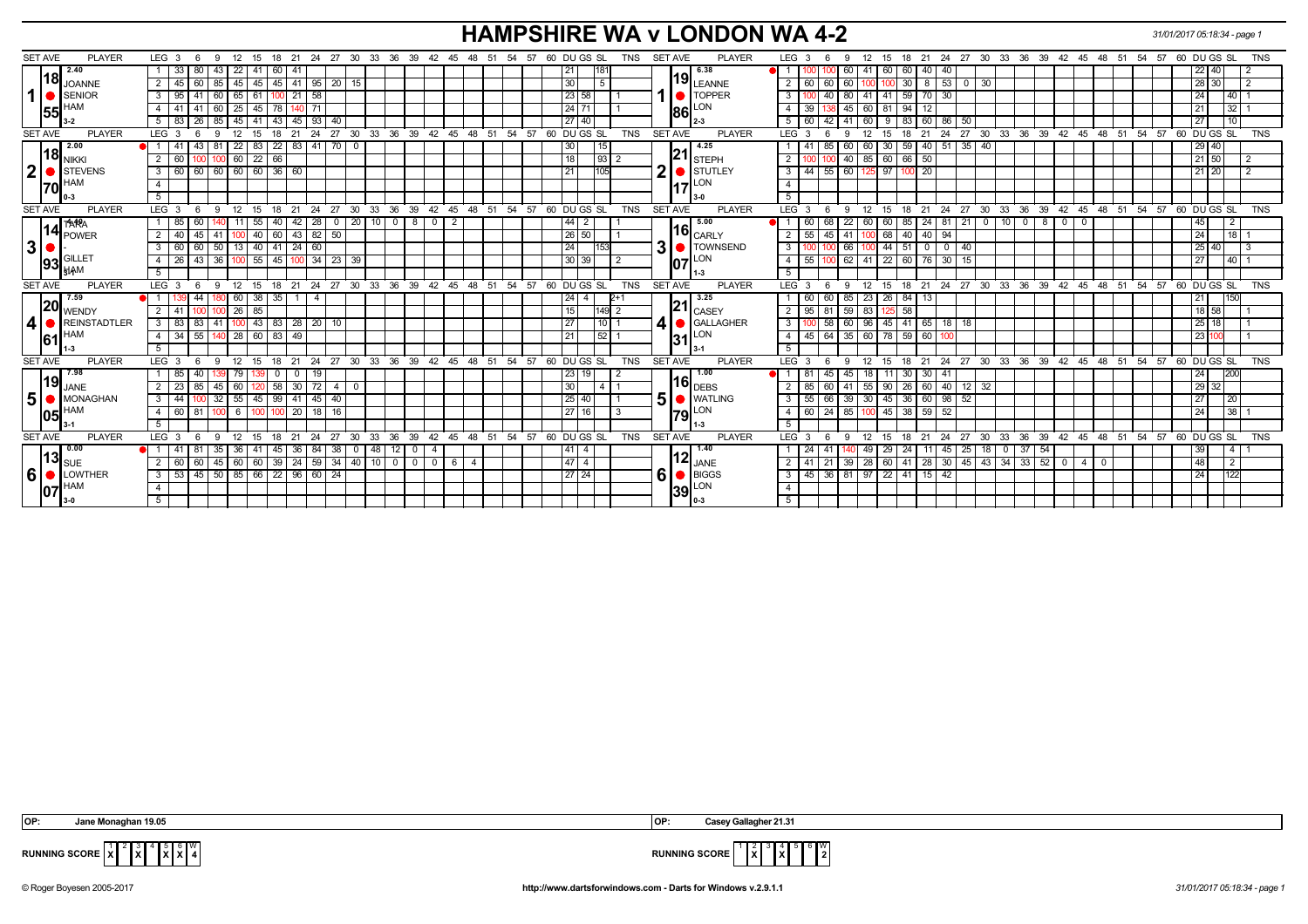### **HAMPSHIRE WA v LONDON WA 4-2** *31/01/2017 05:18:36 - page 2*

| <b>HAMPSHIRE WA</b> |     |      |      |       |             |            |                   |            |      |     |             | <b>LONDON WA</b>    |     |              |             |            |                  |            |             |            |      |     |             |
|---------------------|-----|------|------|-------|-------------|------------|-------------------|------------|------|-----|-------------|---------------------|-----|--------------|-------------|------------|------------------|------------|-------------|------------|------|-----|-------------|
| <b>PLAYER</b>       | W/L | LWON | LOST | AVE.  | <b>TAVE</b> | <b>PTS</b> | <b>DRTS</b>       | <b>TON</b> | TON+ | 180 | <b>TONS</b> | <b>I PLAYER</b>     | W/L | <b>ILWON</b> | <b>LOST</b> | <b>AVE</b> | <b>TAVE</b>      | <b>PTS</b> | <b>DRTS</b> | <b>TON</b> | TON+ | 180 | <b>TONS</b> |
| Joanne Senior       |     |      |      | 18.55 | 2.40        | 2319       | 125               |            |      |     |             | Leanne Topper       |     |              |             | 19.86      | 6.38             | 2423       | 122         |            |      |     |             |
| Nikki Stevens       |     |      |      | 18.70 | 2.00        | 1290       | 69                |            |      |     |             | l Steph Stutlev     |     |              |             | 21.        | 4.25             | 1503       |             |            |      |     |             |
| Tara Power - Gillet |     |      |      | 14.93 | 4.40        | 1851       | 124               |            |      |     |             | Carly Townsend      |     |              |             | 16.07      | 5.00             |            | 121         |            |      |     |             |
| Wendy Reinstadtler  |     |      |      | 20.61 | 7.59        | 1793       | 87                |            |      |     | 6+          | Casey Gallagher     |     |              |             | 21.3'      | 3.25             | 1854       |             |            |      |     |             |
| Jane Monaghan       | W   |      |      | 19.05 | 7 Q.R       | 2000       | 105               |            |      |     |             | <b>Debs Watling</b> |     |              |             | 16.79      | 1.0 <sub>C</sub> | 1746       |             |            |      |     |             |
| Sue Lowther         |     |      |      | 13.07 |             | 1503       | <b>445</b><br>ن ا |            |      |     |             | Jane Biggs          |     |              |             | 12.39      | l.40             | 1375       |             |            |      |     |             |
| <b>TOTALS</b>       |     |      |      |       |             | 10756      | 625               |            |      |     | $21+$       | <b>TOTALS</b>       |     |              |             |            |                  | 1084       | 616         |            |      |     |             |

#### **HAMPSHIRE WA**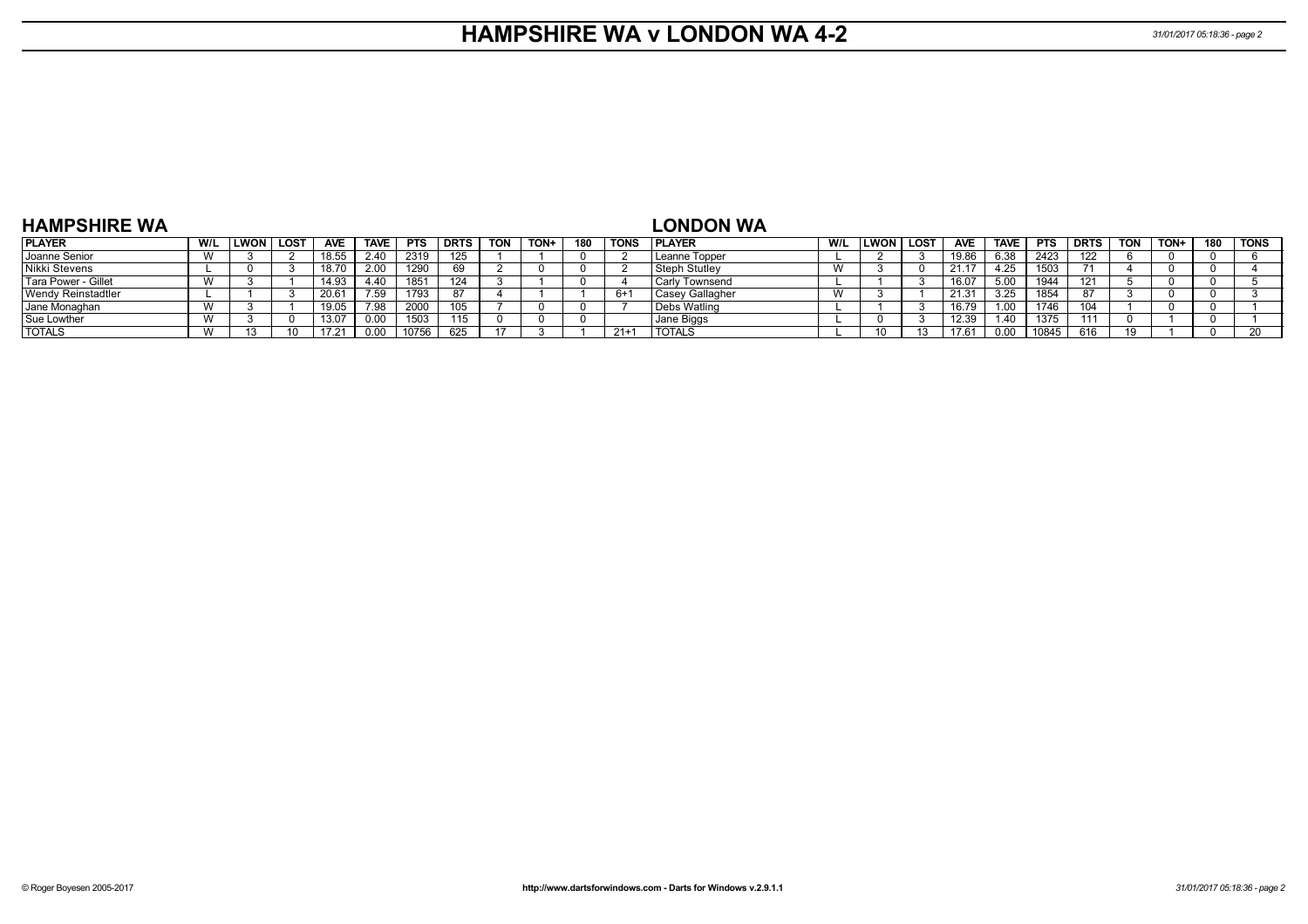# **HAMPSHIRE MB v LONDON MB 5-7** *31/01/2017 05:18:42 - page 1*

| <b>SET AVE</b><br><b>PLAYER</b>     | LEG 3 6 9 12 15 18 21 24 27 30 33 36 39 42 45 48 51 54 57 60 DUGS SL                |                                        |                                                                           | TNS SET AVE<br><b>PLAYER</b>            | 9 12 15 18 21 24 27 30 33 36 39 42 45 48 51 54 57 60 DUGS SL<br>LEG $3 \quad 6$              |
|-------------------------------------|-------------------------------------------------------------------------------------|----------------------------------------|---------------------------------------------------------------------------|-----------------------------------------|----------------------------------------------------------------------------------------------|
| 7.21                                | 11<br>60 100 60 59                                                                  |                                        | 2                                                                         | 9.55                                    | 45   140   140   60   60   56  <br>$\vert$ 1 $\vert$                                         |
| 24 <br>PAUL                         | 2 60 85 100 60 60 45 51 40                                                          |                                        | 24 40                                                                     | $ 24 _{\text{DANNY}}$                   | $\overline{2}$<br>$125 \mid 85 \mid 45 \mid 125 \mid 57 \mid 29 \mid 3$                      |
| $\blacksquare$<br><b>O</b> WINTER   | 3   85   60   85   60   21   100   90                                               |                                        | 21 90                                                                     | <b>C</b> FAULKNER                       | 3   45   44   60   85   45   100   68  <br>21<br>l 54 l 1                                    |
| HAM                                 | 4 59 100 121 100 57 64                                                              |                                        | 18 64<br>l 3                                                              |                                         | 4   100   45   125   100   80<br>15 <sub>1</sub><br>$151$ 3                                  |
| 13                                  |                                                                                     |                                        |                                                                           | $89$ <sup>LON</sup>                     |                                                                                              |
|                                     | - 5 I                                                                               |                                        |                                                                           |                                         | 5                                                                                            |
| <b>SET AVE</b><br><b>PLAYER</b>     | LEG 3<br>6                                                                          |                                        | 9 12 15 18 21 24 27 30 33 36 39 42 45 48 51 54 57 60 DUGSSL<br><b>TNS</b> | <b>SET AVE</b><br><b>PLAYER</b>         | 9 12 15 18 21 24 27 30 33 36 39 42 45 48 51 54 57 60 DUGS SL<br>$LEG_3 6$<br><b>TNS</b>      |
| 845                                 | 1 60 45 60 60 55 60 60                                                              |                                        | I 21 I                                                                    | 14.35                                   | 60 58 135 28 20<br>$1 \mid$<br>20 20                                                         |
| $\left 22\right _{\text{MICHAEL}}$  | $2 \overline{100}$<br>$\overline{60}$ 50 $\overline{81}$ 145 $\overline{53}$ 0 12   |                                        | 23 12<br>$\overline{2}$                                                   | 24 CHRISTOPHER                          | $\overline{2}$<br>$59$ 29 60 80 55 0<br>58 140<br>24<br>I 20 I 1                             |
| 2 <br><b>O</b> STREET               | 80   100 100   97   64<br>3   60                                                    |                                        | 17 64 <br>$\overline{2}$                                                  | <b>I</b> HOLT                           | د<br>100 100 40<br>15<br>140 81<br>40 3                                                      |
| HAM                                 | 4   100   80   60   45   100   60   24                                              |                                        | 21 <br>$32 \mid 2$                                                        | <b>ILON</b>                             | $\overline{4}$<br>$100$ 30 55 180 56 40 8 32<br>24 32<br>$2+1$                               |
| 82<br>$2-3$                         | $5$   41   100   81   45   44   100                                                 |                                        | <b>18</b><br>90                                                           |                                         | 140 100 60 100 61 40<br>$5-1$<br>18 40                                                       |
| <b>SET AVE</b><br><b>PLAYER</b>     | LEG <sup>3</sup>                                                                    |                                        | 6 9 12 15 18 21 24 27 30 33 36 39 42 45 48 51 54 57 60 DUGSSL TNS         | <b>PLAYER</b><br>SET AVE                | $LEG \ 3$<br>9 12 15 18 21 24 27 30 33 36 39 42 45 48 51 54 57 60 DUGS SL<br>6<br><b>TNS</b> |
| 10.87                               |                                                                                     |                                        |                                                                           | 10.30                                   |                                                                                              |
| $\left 24\right _{\text{DAVID}}$    | 41 45 60 140 94<br>1   121                                                          |                                        | 18   94<br>-2                                                             | $\overline{\textbf{25}}_{\texttt{BEN}}$ | 58 98 80 39 91<br>$\mathbf{1}$                                                               |
|                                     | $\overline{2}$<br>50   125   26   83   56   20                                      |                                        | 21  <br>$20 \mid 2$                                                       |                                         | $\overline{2}$<br>125 21 100 58 20<br>92<br>85<br>$19$ $20$                                  |
| 3 <b>O</b> BONNETT                  | 45 62 45 26<br>$3 - 140$                                                            |                                        | 15<br>$183 - 1$                                                           | 3 CHEESEMAN                             | 3<br>123 60 63 121 65<br>69<br>18 69<br>l 2                                                  |
| HAM<br>42                           | 140 45 95 97 24<br>4                                                                |                                        | 18 24<br>2                                                                | $ 74 ^{LON}$                            | 4<br>59 60<br>100   140   45                                                                 |
| $2 - 3$                             | $5^{\circ}$<br>45 35 81<br>50 59                                                    |                                        | 21 <br>31                                                                 |                                         | $5-1$<br>55 80 43 100 100<br>$40$ 58 25                                                      |
| <b>SET AVE</b><br><b>PLAYER</b>     | LEG 3<br>6 9 12 15 18 21 24 27 30 33 36 39 42 45 48 51 54 57 60 DUGS SL             |                                        | <b>TNS</b>                                                                | <b>PLAYER</b><br>SET AVE                | LEG 3 6 9 12 15 18 21 24 27 30 33 36 39 42 45 48 51 54 57 60 DUGS SL                         |
| <b>8.35</b>                         | 41 41 125<br>100 54 40<br>1 1 10 0                                                  |                                        | 21   40<br>3                                                              | 5.23                                    | 1<br>60 40 100 38 60 81                                                                      |
| $\ 28\ _{\text{DAVE}}$              | 2 55 95 85 96                                                                       |                                        | 15   170                                                                  | $\overline{\textbf{24}}_{\text{MATT}}$  | 2   100   80   46   41  <br>$134$ 2<br>15                                                    |
|                                     | 3   80<br>100 100 41 140<br>40                                                      |                                        | 16 40<br>$\overline{\mathbf{3}}$                                          | <b>WINZAR</b>                           | 3   85   83   100   45   1<br>15<br> 65 2                                                    |
| 4   COFFIN<br><b>HAM</b>            | $\overline{4}$                                                                      |                                        |                                                                           |                                         |                                                                                              |
| 90                                  |                                                                                     |                                        |                                                                           | $ 63 ^{LON}$                            | 4                                                                                            |
| $3 - 0$                             | 5 <sup>5</sup>                                                                      |                                        |                                                                           |                                         | 5                                                                                            |
| <b>SET AVE</b><br><b>PLAYER</b>     | LEG 3 6 9 12 15 18 21 24 27 30 33 36 39 42 45 48 51 54 57 60 DUGS SL                |                                        | TNS                                                                       | SET AVE<br><b>PLAYER</b>                | LEG 3 6 9 12 15 18 21 24 27 30 33 36 39 42 45 48 51 54 57 60 DUGS SL<br><b>TNS</b>           |
| 17.97                               | 100 140 37<br>1 8 8 1<br>140.                                                       |                                        | 15<br>$\vert 4 \vert 3$                                                   | 17.83                                   | $137$ 40 66<br>12<br>1 <sup>1</sup>                                                          |
| $\left\  23 \right\ _{\rm MARK}$    | $2 \mid 60 \mid$<br>85 85 60<br>137 54 10                                           |                                        | $ 21 $<br>10 <sup>1</sup>                                                 | $ 23 _{NICK}$                           | 100 83 85 99 78<br>16 40<br>2 I<br>19 40                                                     |
| $5$ $\bullet$ <b>BUDD</b>           | 3 45 43 60 60 60 81 140<br>12                                                       |                                        | 23 12                                                                     | $5  \bullet  $ COCKS                    | 3 45 15 100 100 43 58 46 82<br>24 I<br>12   2                                                |
| $\left\Vert 90\right\Vert ^{HAM}$   | 85 81 140<br>$4 \mid 40 \mid$<br>83 66 0<br>$\mathbf 0$                             |                                        | 24                                                                        | LON                                     | 60 43 45 100 60<br>4<br>$97$ 45 51<br>24 51                                                  |
| $1 - 3$                             | 5                                                                                   |                                        |                                                                           |                                         | 5                                                                                            |
| <b>SET AVE</b><br><b>PLAYER</b>     | LEG <sub>3</sub><br>6 9 12                                                          | 15 18 21 24 27 30 33 36 39 42 45 48 51 | 54 57 60 DU GS SL<br>TNS                                                  | <b>PLAYER</b><br>SET AVE                | 9 12 15 18 21 24 27 30 33 36 39 42 45 48 51 54 57 60 DUGS SL<br>$LEG_3 6$<br><b>TNS</b>      |
| $\overline{17.25}$                  | $1$ 81 100 41 81<br>$55$ 18<br>125                                                  |                                        | $19$   18<br>-2                                                           |                                         | $\overline{1}$<br>100 140 41 41 45 54<br>18                                                  |
| $\left  25 \right _{\text{MIKE}}$   | $2 \mid 45 \mid$<br>60 60<br>59 125<br>135<br>17                                    |                                        | 21   17<br>2                                                              | $\bm{25}$ MATTHEW                       | $\overline{2}$<br>140 100<br>80<br>32   41  <br>- 0<br>21 <sub>1</sub><br>  8   3            |
| 6   SYMES                           | $\overline{3}$<br>83 59 81<br>140<br>38                                             |                                        | 18 38<br>$\overline{2}$                                                   | $\bullet$ FINCH                         | $\frac{3}{2}$<br>140 60 60 60<br>150 I 2<br>15                                               |
|                                     | $\overline{4}$                                                                      |                                        |                                                                           | 6                                       |                                                                                              |
| $ 91 ^{HAM}$                        |                                                                                     |                                        |                                                                           | $ 28 ^{LON}$                            | $\overline{4}$                                                                               |
| $3-0$                               | 5 <sup>1</sup>                                                                      |                                        |                                                                           |                                         | 5                                                                                            |
| <b>SET AVE</b><br><b>PLAYER</b>     | $LEG_3$<br>່ 6 9 12 15 18 21 24 27 30 33 36 39 42 45 48 51 54 57 60 DUGSSL          |                                        | TNS                                                                       | SET AVE<br><b>PLAYER</b>                | LEG 3 6 9 12 15 18 21 24 27 30 33 36 39 42 45 48 51 54 57 60 DUGS SL<br><b>TNS</b>           |
| 6.15                                | 45 60 60 100<br>1   85                                                              |                                        | 15                                                                        | 9.48                                    | 180 60 125 96 30 10<br>$\vert$ 1 $\vert$<br>16   10                                          |
| $ 22 _{\text{STEVE}}$               | 60 45 60 96 20 20<br>$\overline{2}$                                                 |                                        | 23 20                                                                     | $25$ <sub>TOM</sub>                     | 60 60 60 123 60 60 46<br>$\overline{2}$<br>21 <sup>1</sup>                                   |
| $\overline{7}$<br><b>O</b> WEST     | $3 \mid 60$<br>45 60 41 85 60 41 57                                                 |                                        | 24                                                                        | <b>O</b> MCGURN                         | 3 <sup>1</sup><br>43 85 100 45 58 85 60 9 16<br>25 16                                        |
| $ 97 $ <sup>HAM</sup>               | 4 60<br> 82 <br>$\vert$ 12                                                          |                                        | 15 <sup>1</sup><br>$32P+1$                                                | $ 95 ^{LON}$                            | 4<br>45   180<br>  36                                                                        |
| $1-3$                               | 5                                                                                   |                                        |                                                                           |                                         | 5                                                                                            |
| <b>SET AVE</b><br><b>PLAYER</b>     | LEG 3 6 9 12 15 18 21 24 27 30 33 36 39 42 45 48 51 54 57 60 DUGS SL TNS SETAVE     |                                        |                                                                           | <b>PLAYER</b>                           | LEG 3 6 9 12 15 18 21 24 27 30 33 36 39 42 45 48 51 54 57 60 DUGS SL                         |
|                                     | 1 60<br>140 100 60 82 59                                                            |                                        | 18   59  <br>l 2                                                          |                                         | $1 \vert$<br> 40 <br>100 I<br>180 69                                                         |
| $22$ <sub>RICHIE</sub>              | 2   55   99   60   45   60   45   97   40                                           |                                        | 22 40                                                                     | $24 \Big _{\text{DEAN}}^{8.33}$         | $\overline{2}$<br>$39 \mid 35 \mid 58 \mid 97 \mid 59 \mid 59 \mid 114 \mid 0$<br>24         |
| <b>80</b> FORD                      | $3   100   60   100   100   43   35   48$                                           |                                        | $ 21 $ 15 3                                                               | 8   COUGHLAN                            | 3   80   77   58   59   118   85   24  <br>20 24<br><b>I</b> 1                               |
| HAM                                 | 4 4 5 60 100 60                                                                     |                                        | 12 <br>236 1                                                              |                                         | 4   100   121   96   98   86<br>$\overline{2}$                                               |
| 77                                  |                                                                                     |                                        |                                                                           | $ 22 ^{LON}$                            | 15 86                                                                                        |
| $3 - 2$                             | 55 36 0 0 20<br>5   1<br>100<br>60 130                                              |                                        | 26 20 <br>3                                                               |                                         | 5   41   21   60   39   77   85   58   41  <br>24                                            |
| <b>SET AVE</b><br><b>PLAYER</b>     | ໍ 6 9 12 15 18 21 24 27 30 33 36 39 42 45 48 51 54 57 60 DUGSSL<br>LEG <sup>3</sup> |                                        | TNS                                                                       | SET AVE<br><b>PLAYER</b>                | $LEG_3$ 6<br>9 12 15 18 21 24 27 30 33 36 39 42 45 48 51 54 57 60 DUGS SL<br><b>TNS</b>      |
| 7.45                                | 1   74   45   59   140   85   98                                                    |                                        | 18 98                                                                     | 16.11                                   | 1   22   140   60   100   97  <br>66<br>$116$ 2<br>18 <sup>1</sup>                           |
| $ 26 _{\text{LUKE}}$                | $2 \mid 93 \mid$<br>$55 \mid 95 \mid 60 \mid$<br>$100$ 38                           |                                        | 18<br>60                                                                  | <b>28</b> DAVID                         | $\overline{2}$<br>41<br>60<br>100<br>$60$   $\cdot$<br>18 60                                 |
| $\vert 9 \vert \bullet \vert$ getty | 60 81 58 30<br>3   58                                                               |                                        | 15                                                                        | 9   WAWRZEWSKI                          | $\overline{\mathbf{3}}$<br>100 92 53<br>16<br>17 16<br>$\vert$ 3                             |
| HAM<br> 16                          | 140 42 94 80 20<br>$-4$   125                                                       |                                        | $17$ 20                                                                   | <b>64</b> LON                           | 4<br>$100$ 60<br>100 I<br>60 I<br>55 3<br>15 <sup>1</sup>                                    |
| $2 - 3$                             | $5 \mid 100$<br>81 140 60 60                                                        |                                        | 15<br>60 2                                                                |                                         | 5 <sub>1</sub><br>100 21 140<br>55   125<br>60<br>17 60                                      |
| <b>SET AVE</b><br><b>PLAYER</b>     | LEG 3                                                                               |                                        | 6 9 12 15 18 21 24 27 30 33 36 39 42 45 48 51 54 57 60 DUGSSL TNS         | SET AVE<br><b>PLAYER</b>                | 9 12 15 18 21 24 27 30 33 36 39 42 45 48 51 54 57 60 DUGS SL<br>$LEG_36$<br>TNS              |
| 6.69                                | $100$ 41 60 60 47<br>1   83                                                         |                                        | 21   110<br>-2                                                            | 11.78                                   | $1$   42   92   23   100   68   55<br>18 <sup>1</sup>                                        |
| $ 22 _{\text{STEVE}}$               | 2   84   85   26   60   83   119   44                                               |                                        | 20 44 <br>$\mathbf{1}$                                                    | $25$ <sub>PAUL</sub>                    | $\overline{2}$<br>$25 \mid 44 \mid$<br>140 57 66 59 72<br>21<br>3811                         |
| <b>10 ·</b> JANNAWAY                | 3 41 100 47 95 92                                                                   |                                        | 15 <br>126 1                                                              | <b>0</b> KILLINGTON                     | 3<br>140 100 81 140 40<br>15 40<br>  3                                                       |
| HAM                                 | 4 60 140 60 35 60 55                                                                |                                        | 18 T<br>l 91 l                                                            |                                         | 4 4 43 100 54 44 120<br>118 22<br>20.22                                                      |
|                                     | $5$   45   100   41   26   59   43                                                  |                                        | 118 I                                                                     | $30^{LON}_{3-2}$                        | $5 \mid 120 \mid 76 \mid 58 \mid 100 \mid 85 \mid 62 \mid$<br>18 62                          |
|                                     |                                                                                     |                                        |                                                                           |                                         |                                                                                              |

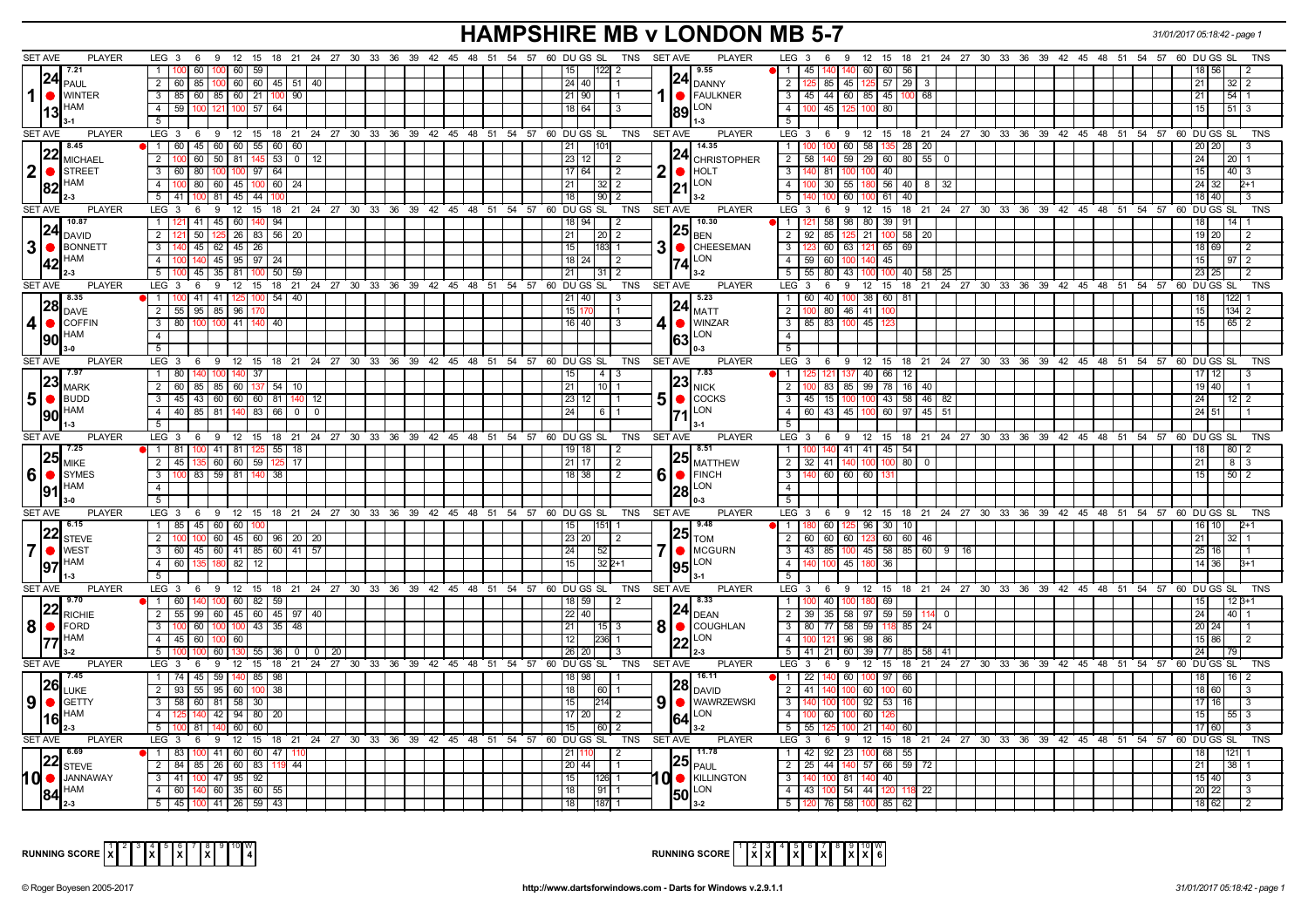# **HAMPSHIRE MB v LONDON MB 5-7** *31/01/2017 05:18:48 - page 2*

|                |                                                   |                  |     |    |              |        |    |               |    |                 |    |      |  |          |                |  |    |    |  |          |                   |        |            |         |                |                                  |                                   |     |      |    | ___  |    |        |     |                 |    |    |              |                        |  |  |                         |    |             |        |      |           |            |  |
|----------------|---------------------------------------------------|------------------|-----|----|--------------|--------|----|---------------|----|-----------------|----|------|--|----------|----------------|--|----|----|--|----------|-------------------|--------|------------|---------|----------------|----------------------------------|-----------------------------------|-----|------|----|------|----|--------|-----|-----------------|----|----|--------------|------------------------|--|--|-------------------------|----|-------------|--------|------|-----------|------------|--|
| <b>SET AVE</b> | <b>PLAYER</b>                                     | LEG <sub>3</sub> |     |    |              |        |    | 18            |    | 24              | 27 | - 30 |  | 33 36 39 | 42 45 48 51    |  |    |    |  |          | 54 57 60 DU GS SL |        | TNS        | SET AVE |                |                                  | <b>PLAYER</b>                     | LEG |      | -6 |      | 12 |        | 18  |                 |    |    | 24 27 30     |                        |  |  | 33 36 39 42 45 48 51 54 | 57 | 60 DU GS SL |        |      |           | <b>TNS</b> |  |
|                | 10.22                                             |                  |     |    |              | 180 37 |    |               |    |                 |    |      |  |          |                |  |    |    |  |          |                   | $10P+$ |            |         |                |                                  |                                   |     |      |    | 55   |    | 140 98 | -48 |                 |    |    |              |                        |  |  |                         |    |             |        |      |           |            |  |
|                | ' I25  <sub>ROBIN</sub>                           |                  |     |    |              |        |    |               |    |                 |    |      |  |          |                |  |    |    |  |          |                   |        |            |         |                | $22 \text{ }^{\frac{9.19}{ROB}}$ |                                   |     |      |    | 45   | 60 |        |     |                 |    |    |              |                        |  |  |                         |    |             |        | 1197 |           |            |  |
|                | <b>HATHAWAY</b>                                   |                  |     |    |              | 41     |    | - 89          |    |                 |    |      |  |          |                |  |    |    |  |          | l 90 I            |        |            |         |                |                                  | EDWARDS                           |     | 55   |    |      | 45 |        | 25  | 36              |    |    |              |                        |  |  |                         |    |             | 21 36  |      |           |            |  |
|                | $37$ <sup>HAM</sup>                               |                  |     |    |              | 60 I   | 58 | 83            | 71 | $\overline{28}$ |    |      |  |          |                |  |    |    |  | $22$ 28  |                   |        |            |         |                | 4-LON                            |                                   |     |      |    | 60 I |    | 145    | 81  | $\overline{26}$ |    |    |              |                        |  |  |                         |    |             |        | 1128 |           |            |  |
|                | ' I 2-3                                           |                  |     |    |              | 36     | 54 |               | 53 | 32              |    |      |  |          |                |  |    |    |  | 24       | 20                |        |            |         |                | $13-2$                           |                                   |     |      |    |      |    |        | 45. | 68              | 38 | 40 |              |                        |  |  |                         |    |             | 25 40  |      |           |            |  |
| <b>SET AVE</b> | <b>PLAYER</b>                                     | LEG :            |     |    |              |        |    | $15 \quad 18$ |    | 24              | 27 | ີ 30 |  | 33 36 39 | $42 \t45 \t48$ |  | 54 | 57 |  |          | 60 DU GS SL       |        | <b>TNS</b> |         | <b>SET AVE</b> |                                  | <b>PLAYER</b>                     | LEG |      |    |      | 12 |        |     | 15 18 21        | 24 | 27 | $30^{\circ}$ | $33 \quad 36 \quad 39$ |  |  | 42 45 48 51 54          | 57 | 60 DU GS SL |        |      |           | <b>TNS</b> |  |
|                | $26\overline{\smash{\big }^{11.18}_{\text{DAI}}}$ |                  |     | 58 | 97   60   60 |        |    | 79   31       |    |                 |    |      |  |          |                |  |    |    |  | 24       |                   |        |            |         |                | $-12.09$                         |                                   |     | 80 I |    |      | 85 | । ୪५   | 45  | 43              |    |    |              |                        |  |  |                         |    |             | 123141 |      |           |            |  |
|                |                                                   |                  |     |    |              |        | 74 | 32            |    |                 |    |      |  |          |                |  |    |    |  | 18<br>32 |                   |        |            |         |                |                                  | $\mathsf{125}\big _\mathsf{MARK}$ |     |      |    | 28   |    |        |     |                 |    |    |              |                        |  |  |                         |    |             |        |      | $B+$      |            |  |
| 12             | <b>ILEWIS</b>                                     |                  |     |    |              |        | 28 | 38            | 20 |                 |    |      |  |          |                |  |    |    |  |          |                   |        |            | 2       |                |                                  | GALLAGHER                         |     |      |    |      | 59 |        | 56  |                 |    |    |              |                        |  |  |                         |    |             |        | 1108 |           |            |  |
|                | $31_{3.2}^{HAN}$                                  |                  | OO. |    |              | 59     |    | o             |    |                 |    |      |  |          |                |  |    |    |  |          |                   |        |            |         |                | 13 $\frac{LON}{2.3}$             |                                   |     |      |    | 45   | 81 |        |     | 10              |    |    |              |                        |  |  |                         |    |             |        |      |           |            |  |
|                |                                                   |                  | 60  |    | $186$ 97     |        |    |               |    |                 |    |      |  |          |                |  |    |    |  |          |                   |        |            |         |                |                                  |                                   |     | 94   |    |      | 41 |        |     |                 |    |    |              |                        |  |  |                         |    |             |        |      | $ 131 $ 2 |            |  |

| המ<br>ישו | Dave Coffin 28.90                                                                        | <b>IOP</b>                                                                                                                              | David Wawrzewski 28.64                                                                                     |
|-----------|------------------------------------------------------------------------------------------|-----------------------------------------------------------------------------------------------------------------------------------------|------------------------------------------------------------------------------------------------------------|
|           | $9$ 10 11 12 W<br>JNNING SCORE $\ x\ $<br>IXI.<br>.<br>1 v 1<br>.<br>1 A I<br>1 A I<br>. | <b>RUNNING SCORE</b><br>the contract of the contract of the contract of the contract of the contract of the contract of the contract of | $9$ 10 11 12 W<br>$\ x\ x\ $<br>1 v I v I v<br>$\mathbf{I}$<br>-lxi<br>.<br> X X X <br>$\mathbf{L}$<br>. . |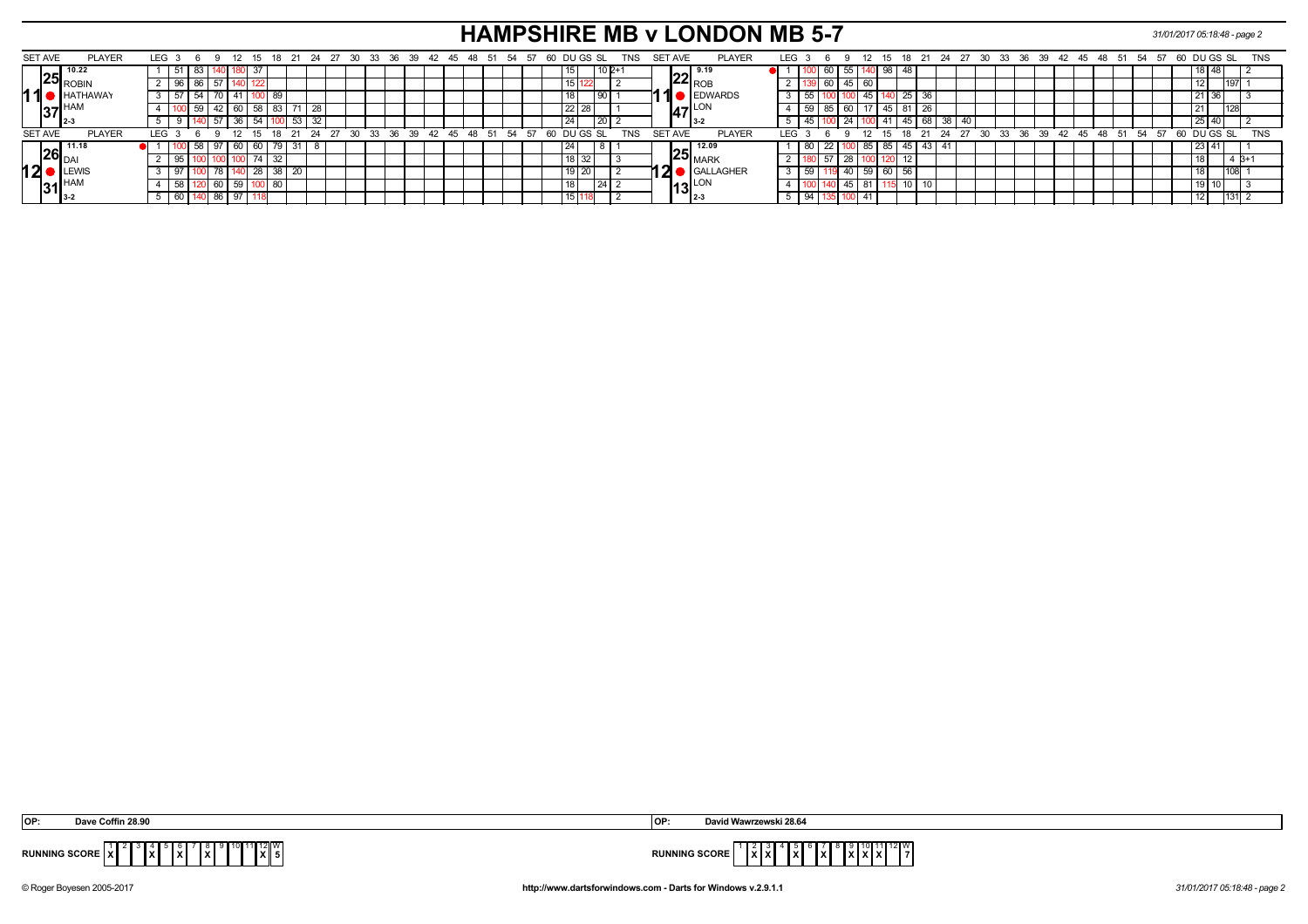### **HAMPSHIRE MB v LONDON MB 5-7** *31/01/2017 05:18:49 - page 3*

| <b>HAMPSHIRE MB</b> |     |             |            |             |            |             |     |      |     |         | <b>LONDON MB</b>     |     |        |        |            |             |            |             |            |      |          |             |
|---------------------|-----|-------------|------------|-------------|------------|-------------|-----|------|-----|---------|----------------------|-----|--------|--------|------------|-------------|------------|-------------|------------|------|----------|-------------|
| <b>PLAYER</b>       | W/L | LWON   LOST | <b>AVE</b> | <b>TAVE</b> | <b>PTS</b> | <b>DRTS</b> | TON | TON+ | 180 | TONS    | <b>IPLAYER</b>       | W/L | I LWON | i LOST | <b>AVE</b> | <b>TAVE</b> | <b>PTS</b> | <b>DRTS</b> | <b>TON</b> | TON+ | 180      | <b>TONS</b> |
| Paul Winter         | W   |             | 24.13      |             | 1882       |             |     |      |     |         | Danny Faulkner       |     |        |        | 24.89      | 9.55        | 1867       |             |            |      | $\Omega$ |             |
| Michael Street      |     |             | 22.82      | 8.45        | 2282       | 100         |     |      |     |         | Christopher Holt     | W   |        |        | 24.21      | 14.35       | 2445       | 101         |            |      |          | $12+1$      |
| David Bonnett       |     |             | 24.42      | 10.87       | 2271       | 93          |     |      |     |         | <b>Ben Cheeseman</b> | W   |        |        | 25.74      | 10.30       | 2394       | 93          |            |      | 0        |             |
| Dave Coffin         | W   |             | 28.90      | 8.35        | 1503       |             |     |      |     |         | l Matt Winzar        |     |        |        | 24.63      | 5.23        | 1182       | 48          |            |      |          |             |
| Mark Budd           |     |             | 23.90      | 7.97        | 1984       | 83          |     |      |     |         | Nick Cocks           | W   |        |        | 23.71      | 7.83        | 1992       | 84          |            |      | 0        |             |
| Mike Symes          | W   |             | 25.91      | 7.25        | 1503       | 58          |     |      |     | n       | Matthew Finch        |     |        |        | 25.28      | 8.51        | 1365       | 54          |            |      | $\Omega$ |             |
| Steve West          |     |             | 22.97      | 6.15        | 1769       |             |     |      |     | $5 + 1$ | Tom McGurn           | W   |        |        | 25.95      | 9.48        | 1972       |             |            |      | - 2      | $7 + 2$     |
| Richie Ford         | W   |             | 22.77      | 9.70        | 2254       | 99          |     |      |     |         | Dean Coughlan        |     |        |        | 24.22      | 8.33        | 2374       | 98          |            |      |          | $7 + 1$     |
| Luke Getty          |     |             | 26.16      | 7.45        | 2171       | 83          |     |      |     |         | David Wawrzewski     | W   |        |        | 28.64      | 16.11       | 2434       | 85          | 10         |      | $\Omega$ |             |
| Steve Jannaway      |     |             | 22.84      | 6.69        | 2101       | 92          |     |      |     |         | Paul Killington      | W   |        |        | 25.50      | 11.78       | 2346       | 92          |            |      |          |             |
| Robin Hathaway      |     |             | 25.37      | 10.22       | 2385       | 94          |     |      |     | $8 + 1$ | Rob Edwards          | W   |        |        | 22.47      | 9.19        | 2180       | 97          |            |      | $\Omega$ |             |
| Dai Lewis           | W   |             | 26.31      | 11.18       | 2473       | 94          |     |      |     | 10      | Mark Gallagher       |     |        |        | 25.13      | 12.09       | 2262       | 90          |            |      |          | $10+1$      |
| <b>TOTALS</b>       |     |             | 24.50      | 0.00        | 24578      | 1003        | 64  |      |     | $87+2$  | <b>TOTALS</b>        | W   |        |        | 24.99      | 0.00        | 24813      | 993         |            |      |          | $104 + 5$   |

#### **HAMPSHIRE MB**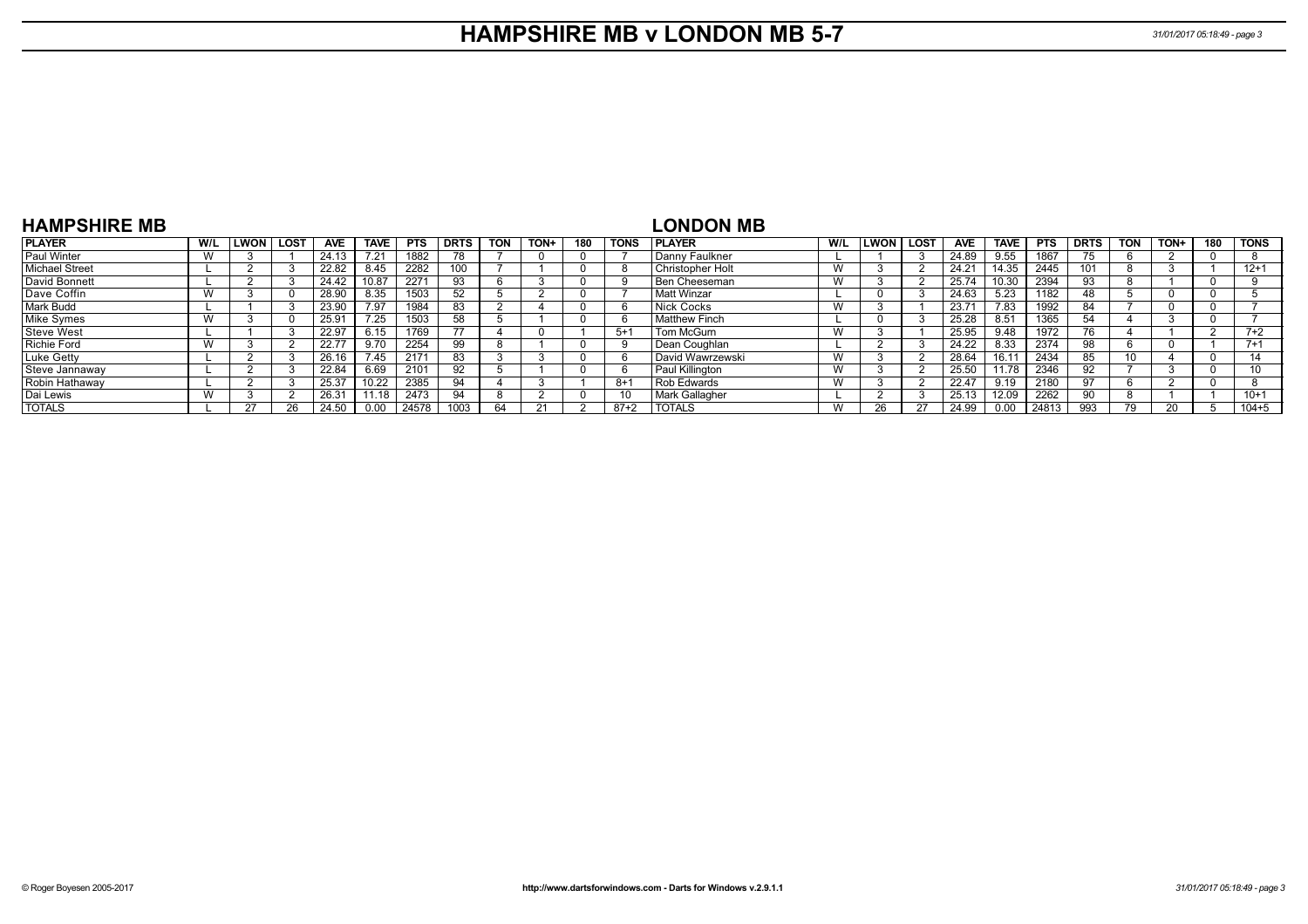# **HAMPSHIRE WB v LONDON WB 2-4** *31/01/2017 05:18:56 - page 1*

| <b>SET AVE</b><br><b>PLAYER</b>         | LEG 3<br>12<br>-6                              | 18                     | 24<br>-21                                  | 27                             | 30 33 36                      |                                    |                |                         | 54 57    | 60 DU GS SL           | <b>TNS</b>      |   | <b>PLAYER</b><br>SET AVE                | LEG <sub>3</sub> |                                    |           | 12             |                   | 21 24                 |                                        |              |                    |                               |       |    |             |    | 27 30 33 36 39 42 45 48 51 54 57 60 DU GS SL         |                 |          | <b>TNS</b>  |
|-----------------------------------------|------------------------------------------------|------------------------|--------------------------------------------|--------------------------------|-------------------------------|------------------------------------|----------------|-------------------------|----------|-----------------------|-----------------|---|-----------------------------------------|------------------|------------------------------------|-----------|----------------|-------------------|-----------------------|----------------------------------------|--------------|--------------------|-------------------------------|-------|----|-------------|----|------------------------------------------------------|-----------------|----------|-------------|
| 3.00                                    | - 9<br>60<br>98<br>40 l                        | 15<br>26<br>86         | 25<br>69                                   | 40 <br>$0$   0                 | $\circ$ 1                     | 39  42  45<br>12<br>$\overline{0}$ | $\overline{2}$ | 48 51<br>$\overline{2}$ |          | 46<br>$\overline{2}$  |                 |   | 15.00                                   |                  | 43                                 | 9<br>26   | 26             | 15<br>81<br>45    | 18<br>60              | $40 \ 60 \ 6$                          |              | $\overline{\circ}$ | $\mathbf 0$<br>$\overline{0}$ | $0$ 0 |    | 0           |    |                                                      | 48              | 14       |             |
| 15 <br><b>JAINE</b>                     | $\overline{2}$<br>95                           | 60<br>80               | 25                                         |                                |                               |                                    |                |                         |          | 20 25                 |                 |   | 15 <sub>KELLY</sub>                     | $\overline{2}$   |                                    | 41<br>60  | 41             | 26                |                       |                                        |              |                    |                               |       |    |             |    |                                                      | 18              | 133 2    |             |
| 1 <sup>1</sup><br><b>HEATON</b>         | 3<br>11 I                                      | 60   85<br> 43         | 44                                         |                                |                               |                                    |                |                         |          | 21                    | 97              |   | LIVETT                                  | 3                | 60                                 | 85        |                | 90<br>$\mathbf 0$ | 26 <sup>1</sup>       | 40                                     |              |                    |                               |       |    |             |    |                                                      | 24 40           |          |             |
| HAM                                     | 30<br>4                                        |                        | 26   41   30   67   60   58   81   66   35 |                                |                               |                                    |                |                         |          | 33 35                 |                 |   | <b>LON</b>                              | $\overline{4}$   | 26                                 | 85        |                |                   |                       | 19 41 60 41 80 61 64 0                 |              |                    |                               |       |    |             |    |                                                      | 30              | 24       |             |
| 89                                      | 5                                              |                        |                                            |                                |                               |                                    |                |                         |          |                       |                 |   | 27<br>11-3                              | 5                |                                    |           |                |                   |                       |                                        |              |                    |                               |       |    |             |    |                                                      |                 |          |             |
| <b>SET AVE</b><br><b>PLAYER</b>         | LEG <sub>3</sub><br>9<br>12<br>-6              | 15                     | 18 21 24 27 30 33 36 39 42 45 48 51        |                                |                               |                                    |                |                         | 54 57    | 60 DUGS SL            | <b>TNS</b>      |   | <b>SET AVE</b><br><b>PLAYER</b>         | $LEG \ 3$        |                                    | 9         | 12             | 15<br>18          |                       | 21 24 27 30 33 36 39 42 45 48 51 54 57 |              |                    |                               |       |    |             |    |                                                      | 60 DU GS SL     |          | <b>TNS</b>  |
| 2.00                                    | 46<br>85<br>98<br>60 I<br>$\bullet$ 1 i        | 24<br>85               | 28 75                                      |                                |                               |                                    |                |                         |          | 24 75                 |                 |   | 4.43                                    |                  | 85                                 | 33<br>24  | 1831           | 83                | 45<br>41              |                                        |              |                    |                               |       |    |             |    |                                                      | 21              |          |             |
| l18l<br>KELLY                           | 36<br>2<br>66 T                                | $81$   21<br> 38       | 79 28                                      |                                |                               |                                    |                |                         |          | 24<br>52              |                 |   | $\mathbf{19}_{\mathsf{LYNNE}}$          | 2                | 60                                 | 26        |                | 26                | $140$ 35              | $43 \mid 30$                           |              |                    |                               |       |    |             |    |                                                      | 27 30           |          |             |
| 2 <sup>2</sup><br>PALMER                | 3 <sup>1</sup><br>62<br>45                     | $62 \mid 41$<br> 45    | 78<br>$\overline{4}$                       |                                |                               |                                    |                |                         |          | 24                    | 64              | 2 | $\blacksquare$ BIONDINI                 | 3                | -38                                | 40<br>66  | $\sqrt{22}$    | 95                | $45$ 92               |                                        |              |                    |                               |       |    |             |    |                                                      | 24              |          |             |
| HAM                                     | 60 60 60 26 60 81 28<br>4<br>21                |                        |                                            |                                |                               |                                    |                |                         |          | 24                    | 105             |   | $ 36 ^{LON}$                            | $\overline{4}$   | 56                                 | 60        | $55$   26   59 |                   |                       | 32 100 70 43                           |              |                    |                               |       |    |             |    |                                                      | 26 43           |          |             |
| 57<br>1-3                               | 5 <sup>7</sup>                                 |                        |                                            |                                |                               |                                    |                |                         |          |                       |                 |   | l 3-1                                   | $\overline{5}$   |                                    |           |                |                   |                       |                                        |              |                    |                               |       |    |             |    |                                                      |                 |          |             |
| <b>SET AVE</b><br><b>PLAYER</b>         | LEG <sub>3</sub><br>- 9<br>12<br>-6            | 15                     | 18 21<br>24                                | 27                             | 30 33 36 39 42 45 48 51       |                                    |                |                         | 54 57    | 60 DU GS SL           | <b>TNS</b>      |   | <b>SET AVE</b><br><b>PLAYER</b>         | $LEG^3$ 3        |                                    | 9<br>- 6  | 12             | 15<br>18          | $21 \quad 24$         |                                        |              |                    |                               |       |    |             |    | 27 30 33 36 39 42 45 48 51 54 57 60 DUGS SL          |                 |          | <b>TNS</b>  |
| 1.40                                    | <b>26</b><br>30<br>$\overline{26}$             | $11$   60<br> 45       | $41 \mid 26 \mid$                          | 30  <br>9                      |                               |                                    |                |                         |          | 30<br>197             |                 |   | 6.21                                    |                  | -81                                | 26        | -41            |                   | 36<br>81              | 40<br>60 I                             | 12           | 8                  |                               |       |    |             |    |                                                      | 31 8            |          |             |
| 13 <br>LIZ                              | 2 <sup>1</sup><br>28 <sup>1</sup><br>45<br> 30 | $24$ 41                | 80 41<br>140                               | 16                             |                               |                                    |                |                         |          | 56<br>27              |                 |   | 117<br>DEE                              | 2                | 32                                 | 85        | 83             |                   | 20<br>49              | $\overline{24}$<br>-8                  |              |                    |                               |       |    |             |    |                                                      | 26              | 8        |             |
| $\mathbf{3}$<br><b>ATTHIS</b>           | 3 <sup>1</sup><br>79 I<br>30<br>60             | $41$ 77                | 46 38 26 32 20 24                          |                                | 28                            |                                    |                |                         |          | $34 28$               |                 | 3 | BELCHER                                 | 3                |                                    | 15        | $\sqrt{60}$    |                   |                       | 48 37 37 0                             |              | 0 0 0              |                               |       |    |             |    |                                                      | 36              |          | 4 3         |
| <b>HAM</b><br>65                        | 33<br>  45  <br>4<br>36 <sup>1</sup>           | 45   11   45   60   45 |                                            |                                |                               |                                    |                |                         |          | 24<br>18 <sup>′</sup> |                 |   | LON<br>24                               | 4                | -41                                | 85<br>121 | 43 43          |                   | $25 \mid 84 \mid$     | 59                                     |              |                    |                               |       |    |             |    |                                                      | 23 59           |          |             |
|                                         | 5                                              |                        |                                            |                                |                               |                                    |                |                         |          |                       |                 |   |                                         | 5                |                                    |           |                |                   |                       |                                        |              |                    |                               |       |    |             |    |                                                      |                 |          |             |
| <b>SET AVE</b><br><b>PLAYER</b>         | LEG 3<br>12<br>6<br>-9                         | $^{\circ}$ 15          | 18 21                                      |                                | 24 27 30 33 36 39 42 45 48 51 |                                    |                |                         | 54 57    | 60 DUGS SL            | TNS             |   | SET AVE<br><b>PLAYER</b>                | LEG <sub>3</sub> |                                    | -6<br>9   | 12             | 15                |                       |                                        |              |                    |                               |       |    |             |    | 18 21 24 27 30 33 36 39 42 45 48 51 54 57 60 DUGS SL |                 |          | <b>TNS</b>  |
| 7.40                                    | 90 <sub>1</sub><br>26 <sup>1</sup><br>85<br>28 | 65                     | 91<br>$\mathbf 0$                          | $0$ 16<br>0 <sub>1</sub>       |                               |                                    |                |                         |          | 31 16                 |                 |   | 5.25                                    |                  | -25                                | 22<br>70  | - 30           |                   | 45<br>1UU             | $93 \mid 8$                            | $\mathbf{0}$ |                    |                               |       |    |             |    |                                                      | 30 <sub>1</sub> |          | 812         |
| $\left  16 \right _\text{CLARE}$        | $\overline{2}$<br>60<br>30<br>60               | 60                     | 12 79                                      |                                |                               |                                    |                |                         |          | 23 79                 |                 |   | 116  <sub>s∪</sub>                      | 2                | -61                                | 26        | 85             | 55                | 40 <sup>1</sup><br>60 | 68                                     |              |                    |                               |       |    |             |    |                                                      | 24              | 6 I 1    |             |
| $\vert$<br>CHENEY                       | $\mathbf{3}$<br>25<br>30 <sup>1</sup>          | 28                     | 60 81                                      | 52<br>$\circ$ 1                | -6                            |                                    |                |                         |          | 33                    | 6               | 4 | $\bullet$ HOL                           | 3                | 41                                 | 60<br>37  | 41             |                   | 80<br>57              | 50<br>5                                |              |                    |                               |       |    |             |    |                                                      | 33              |          |             |
| <b>HAM</b><br> 24                       | 60<br>45<br>41<br>66<br>4                      | 60<br>81               | 48<br>60                                   | 30 <sup>1</sup><br>- 0         | $\mathbf{0}$                  |                                    |                |                         |          | 33                    | 10              |   | LON<br> 18                              | $\overline{a}$   | 66                                 | 60<br>60  | 41             | 40                | 58<br>25              | 42<br>37                               | 52           | 0 <sup>1</sup>     | 20                            |       |    |             |    |                                                      | 34 20           |          |             |
|                                         | 55<br>45<br>5                                  | 82<br>-37              |                                            |                                | 14                            |                                    |                |                         |          | 33                    | 4 <sup>1</sup>  |   | $3-2$                                   | 5                | -55                                | 30        | 62             | 46.               |                       | 30                                     | 12           | -6                 |                               |       |    |             |    |                                                      | 336             |          |             |
| <b>SET AVE</b><br><b>PLAYER</b>         | LEG <sup>3</sup>                               |                        | 24                                         | 30<br>27                       | 33<br>36                      | 39                                 | $42 \quad 45$  | $48$ 51                 | 54<br>57 | 60 DU GS SL           | <b>TNS</b>      |   | <b>SET AVE</b><br><b>PLAYER</b>         | <b>LEG</b>       |                                    |           |                |                   | 21                    | 24<br>27                               | 30           | 33                 | 36<br>39                      |       |    | 42 45 48 51 | 54 | 57                                                   | 60 DU GS SL     |          | <b>TNS</b>  |
| 6.74<br>l19l                            |                                                |                        |                                            |                                |                               |                                    |                |                         |          |                       | 100             |   | 8.55                                    |                  |                                    |           |                |                   |                       |                                        |              |                    |                               |       |    |             |    |                                                      | 18 <sup>1</sup> |          |             |
| ABI                                     | 2 <sup>1</sup><br>80                           | 57                     | 36<br>32                                   |                                |                               |                                    |                |                         |          | 24 32                 |                 |   | $\textbf{18}_{\textsf{TAMMY}}$          | $\overline{2}$   | -41                                | 45<br>81  | 41             | 26                | 26 81                 |                                        |              |                    |                               |       |    |             |    |                                                      | 21              | 60       |             |
| 5 <sup>1</sup><br>COOPER                | $\mathbf{3}$<br>26                             | 59                     |                                            |                                |                               |                                    |                |                         |          | 18                    | 20 <sub>1</sub> | 5 | MACKENZIE                               | 3                |                                    | 55        |                |                   | -25                   |                                        |              |                    |                               |       |    |             |    |                                                      | 21              | 25       |             |
| 25                                      | 59<br>30 <sup>1</sup>                          | 45                     | 53<br>58                                   | $\overline{0}$<br>$\mathbf{O}$ | $\overline{0}$<br>16 I        | 8                                  |                |                         |          | 41<br>8               |                 |   | LON<br><b>60</b>                        | $\overline{4}$   |                                    |           | 26             |                   |                       | 30<br>44                               |              | $\mathbf{0}$       | 5                             |       |    |             |    |                                                      | 39              |          | $2\sqrt{2}$ |
|                                         | 5<br>60<br>40<br>83<br>60                      | 45                     | 85<br>83                                   |                                |                               |                                    |                |                         |          | 36<br>24              |                 |   | 3-2                                     | $5\overline{)}$  | -60                                | 58<br>45  | 45             |                   | 59<br>60              | 40 I<br>74                             |              |                    |                               |       |    |             |    |                                                      | 27              |          |             |
| <b>SET AVE</b><br><b>PLAYER</b><br>3.70 | LEG <sub>3</sub>                               | 18<br>15               | 24                                         | 30<br>27                       | 33<br>36                      | 39<br>42                           | 45<br>48       | 51                      | 54<br>57 | 60 DU GS SL           | <b>TNS</b>      |   | <b>SET AVE</b><br><b>PLAYER</b><br>4.25 | LEG <sup>®</sup> |                                    |           |                |                   |                       | 27                                     | 30           | 33                 | 36<br>39                      | 42    | 45 | 48<br>51    | 54 | 57                                                   | 60 DU GS SL     |          | <b>TNS</b>  |
|                                         | 50<br>60                                       | 40                     | 25<br>56                                   |                                |                               |                                    |                |                         |          | 27<br>15              |                 |   | 117                                     |                  |                                    |           | 25             | 30                | 59                    | 36                                     |              |                    |                               |       |    |             |    |                                                      | 24 <sub>l</sub> | 20 2     |             |
| <b>DAWN</b><br>SIMMONDS                 | $\overline{2}$<br>28<br>26<br>43 <sup>1</sup>  | 60<br>76               | 55                                         | $^{\circ}$                     |                               |                                    |                |                         |          | 30                    | 8               |   | <b>NIKKI</b>                            | $\overline{2}$   | 26                                 | 21        | 22             | 81<br>70          | 30                    | $64$ 40                                | 60 16        |                    |                               |       |    |             |    |                                                      | 33              |          |             |
| 6 <sup>1</sup><br>HAM                   | $26 \mid$<br>3<br>60 l<br>45<br>45 I           | 65                     | 45   26   45   84   25   35                |                                |                               |                                    |                |                         |          | 33 35                 |                 | 6 | $\bullet$ PATTEN<br>LON                 | 3                | 45                                 | 60        | -41            | 60 I              | $11 \mid 60 \mid$     | 41 45 57                               |              |                    |                               |       |    |             |    |                                                      | 30 <sub>1</sub> | 40       |             |
| 30 <br>$3 - 2$                          | 85<br> 26 <br>$26 \mid$<br>4<br>41             |                        | 100 85 62 36                               |                                |                               |                                    |                |                         |          | 24                    | 40              |   | $ 24 _{2^{-3}}$                         | $\overline{4}$   | 85                                 | 41<br>-81 | 85             |                   |                       | 45 44 60 40 20                         |              |                    |                               |       |    |             |    |                                                      | 26 20           |          |             |
|                                         | 5 45 80 26 45 95 45 60 37 36 32                |                        |                                            |                                |                               |                                    |                |                         |          | 28 32                 |                 |   |                                         |                  | $5$   41   60   85   100   30   41 |           |                |                   | 1100                  | $12$ 0                                 |              |                    |                               |       |    |             |    |                                                      | 27              | $32$   2 |             |

2 3 4 5 6 **X**  $\mathbf{I}$ 



**RUNNING SCORE**  $\begin{bmatrix} 1 \\ X \end{bmatrix}$